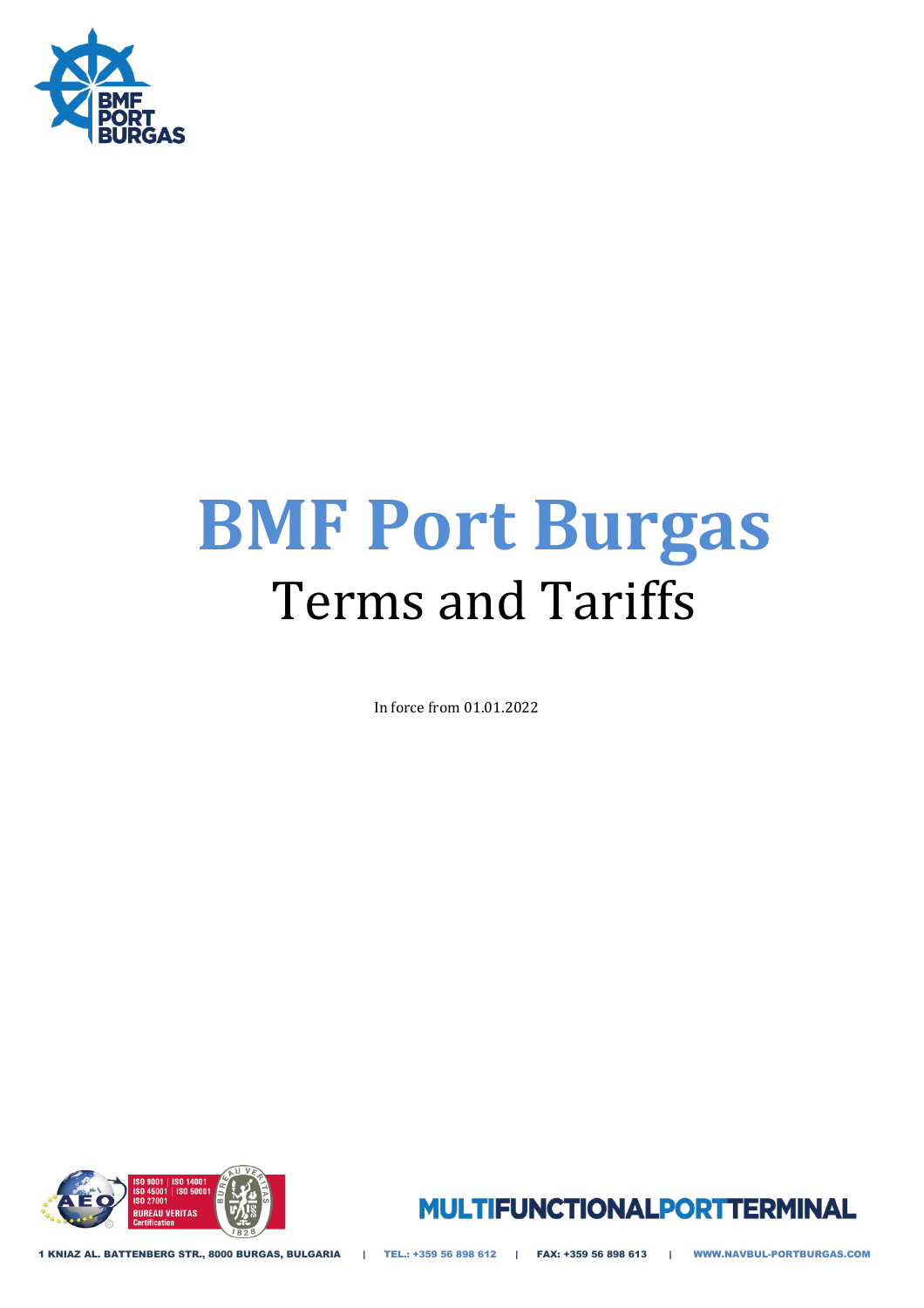# **Contents**

| Stevedoring and handling tariffs with the exception of container and container services 10 |
|--------------------------------------------------------------------------------------------|
|                                                                                            |
|                                                                                            |
|                                                                                            |
|                                                                                            |
|                                                                                            |
|                                                                                            |
|                                                                                            |
|                                                                                            |
|                                                                                            |
|                                                                                            |
|                                                                                            |
|                                                                                            |

ADDENDUM Nº 1A TO TERMS AND PRICES OF THE SERVICES OF BMF PORT BURGAS EAD performed by Department Advance Container Terminal Burgas - Terms of Business

ADDENDUM Nº 1B TO TERMS AND PRICES OF THE SERVICES OF BMF PORT BURGAS EAD performed by Department Advance Container Terminal Burgas - Tariff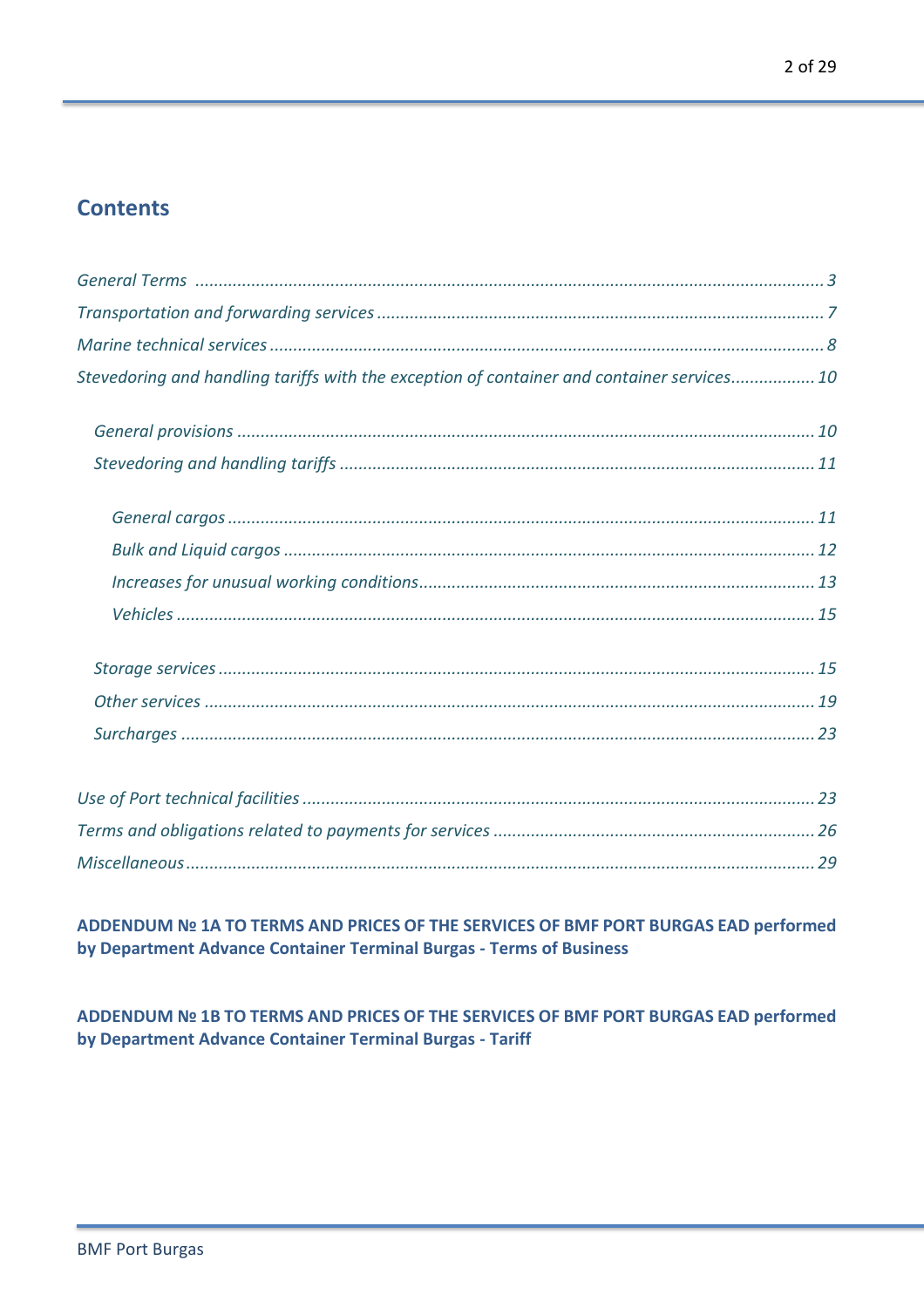## **1 General Terms**

#### **1.1 General conditions**

**All prices under the present Terms and Tariffs of the Services of BMF Port Burgas EAD are indicative and may be subject to further negotiation according to the specific conditions and / or providing guaranteed annual volumes.**

**For additional information, questions and quotations, please contact us on the following telephone numbers and addresses:**

> **Sales Department Telephone: + 359 (0) 56 858 246 Cell phone: +359 (0) 877 31 66 83 E-mail[: sales@navbul-portburgas.com](mailto:sales@navbul-portburgas.com) Web: www.navbul-portburgas.com 1 Knyaz Alexander Battenberg Str., 8000 Bourgas, Bulgaria**

- 1.1.1 The present Terms and Tariffs of the Services of BMF Port Burgas EAD (BMFPB), hereinafter referred to as "T&T", regulate the procedures, terms and prices for the services provided by the port operator, BMF Port Burgas EAD, to shippers, ship owners and other Clients in connection with the handling of cargo from/to ships and means of land transport and other supporting activities, as well as other services, which the Port can provide in case of availability of the respective resources, as well as the terms and procedures for payment for the above on the part of Clients.
- 1.1.2 BMF Port Burgas EAD, hereinafter referred as the "Port", shall carry out port activities and services in its capacity as Port Operator in accordance with the national legislation of the Republic of Bulgaria.
- 1.1.3 The scope of services of Port within the meaning of the present T&T shall include Port terminal "Burgas East – 2", Port terminal "Burgas West" and Storage area "Lozovo".
- 1.1.4 The present T&T shall apply to:
	- a) Transportation and forwarding services;
	- b) Supporting port service of use of mechanical handling machines and facilities;
	- c) Marine technical services;
	- d) Stevedoring and storage services under customs warehousing arrangements;
	- e) Technical services and conditions for use of offices;
	- f) Other services not specified otherwise.
- 1.1.5 The present T&T contain the terms and prices of services in Euro (EUR, €), which Clients shall pay in Euro (EUR,  $\epsilon$ ) or in lev (BGN) equivalent, calculated according to the official exchange rate of the euro as announced by the Bulgarian National Bank.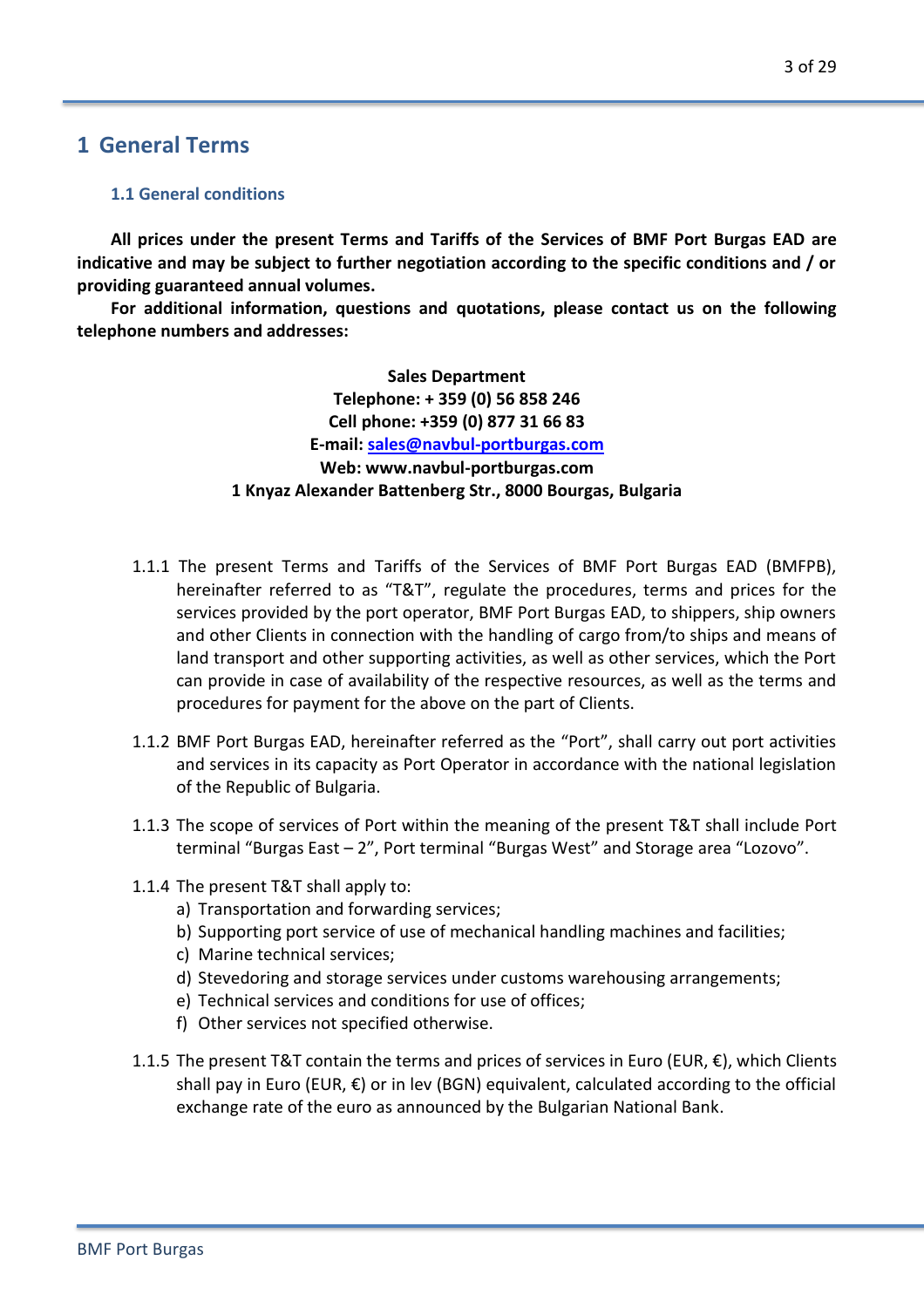- 1.1.6 Prices under the present T&T are quoted exclusive of VAT. Upon invoicing the Port shall charge VAT in accordance with the effective Value Added Tax Act and the Regulations for Application thereof.
- 1.1.7 Prices under the present Terms and Prices shall be paid:
	- a) Per MT or fraction of the gross weight of the cargo (in cases where a price per MT applies),
	- b) Per period of time (started hour, started 24-hour period, month or a longer time span),
	- c) Per sq. m or fraction (in cases where a price per sq m applies) or unit,
	- d) Per man-hour or fraction (in cases where a price per man-hour applies).
- 1.1.8 When prices are translated from euro into lev equivalent, they shall be rounded up to the second decimal place.
- 1.1.9 The terms and prices under the present T&T have been set on the basis of an endorsed methodology of pricing upon the formation thereof and shall be negotiable with Clients, which generate considerable cargo traffic at BMF Port Burgas EAD.
- 1.1.10 In case of prices different from the ones specified in the present T&T, the Client shall mandatorily conclude a contract or an annex to the contract in writing.
- 1.1.11 Upon a change of the circumstances affecting the cost of the services, the Port shall have the right to amend and/or supplement the present T&T. This shall furthermore apply in cases where the information provided by the Client about the cargoes handled is incomplete, untrue or does not correspond to their actual qualities, properties, size, etc. or these data are different from the standard ones, to which the respective adopted technology of handling or storage refers.
- 1.1.12 Any port services, which are not mentioned in the present T&T, including such related to cargoes of specific properties, sizes and condition, affecting the cost of the service and/or the technology of handling should be paid on a negotiated basis.
- 1.1.13 The Port may alternatively present a total (lump sum) price for all expected operations and/or storage of a specific cargo at the express written request of a Client.

#### **1.2. Service of vessels**

- 1.2.1 Berthing of the vessel is assigned on the following rules:
	- a) first come first served
	- b) operational requirements or management decision

In any case vessel arriving to the Port must be ready for operations.

- 1.2.2 Vessel's cargo handling equipment, use of which may accelerate servicing of the vessel, should be in good working condition confirmed with valid certificate.
- 1.2.3 Vessel is responsible for opening and closing of hatches.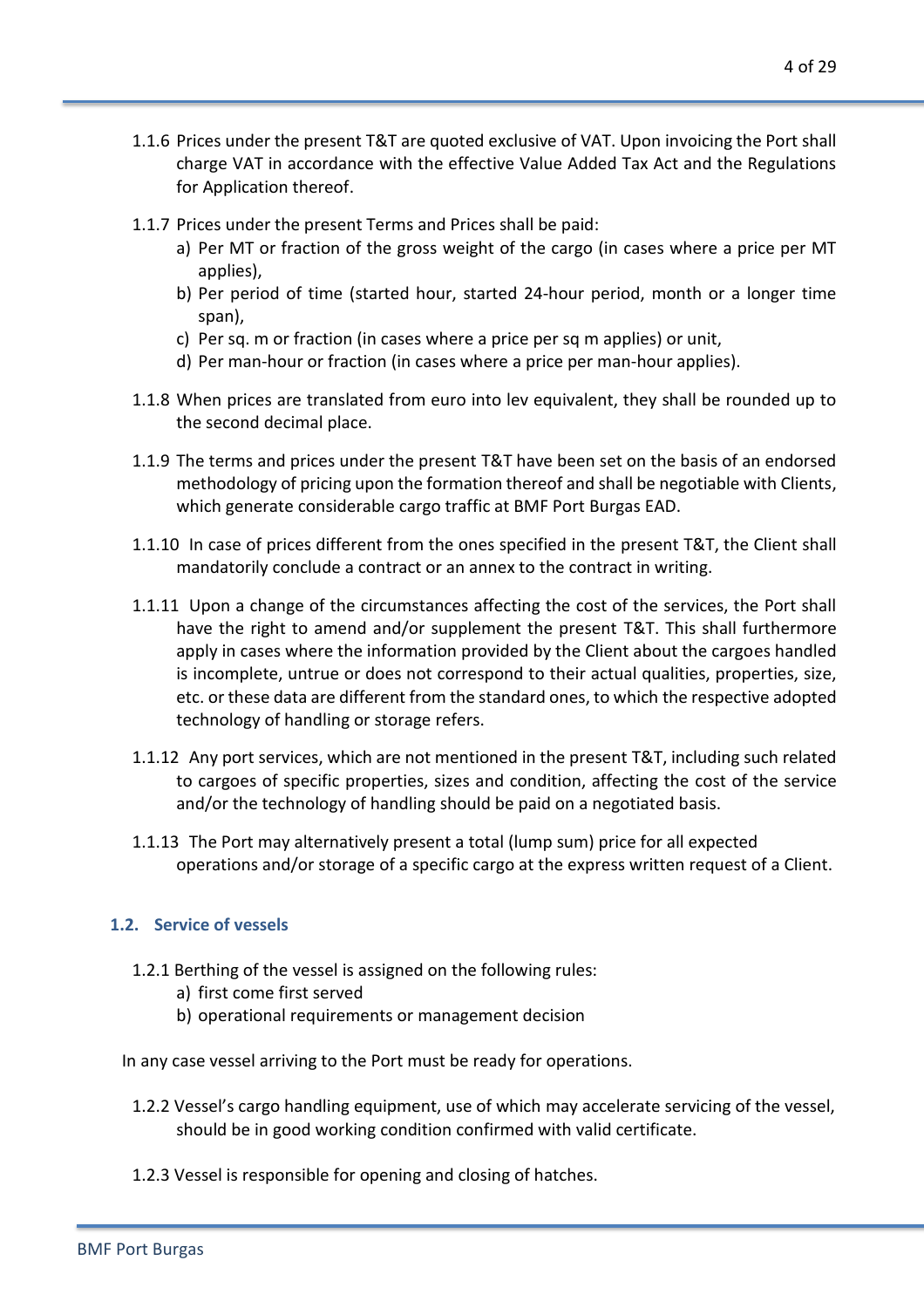- 1.2.4 The contracting party is obliged to inform the Port of any technical difficulties or any other limitations, which could affect vessel's operations as soon as it becomes aware of any such circumstances.
- 1.2.5 Any damages to the vessel or the cargo must be reported to the Port immediately and not later than the end of the working shift when the damage occurred. Vessel's command shall present to the Port a written damage report. The Port is responsible for the damage only if the damage and its cause are clearly acknowledged by the Port on the said damage report. The Port reserves the right to call for an independent surveyor working on behalf of its insurer.
- 1.2.6 Vessel's command along with the Agent should be immediately notified by the Port of a damage done to cargo handling facilities and caused by the vessel.
- 1.2.7 The contracting party is required to inform the Port about vessel's arrival in the following manner:
	- a) WEEKLY ADVICE ETA, initial information about cargo and other information concerning service of the vessel;
	- b) DAILY ADVICE in advance of 36, 24 and 12 hours ETA and all relevant vessel's call/cargo info;
- 1.2.8 The Port in agreement with the customer plans service of the vessel:
	- a) for Tuesday, Wednesday, Thursday, Friday until 12.00 hrs the previous day
	- b) for Saturday, Sunday, Monday until 12.00 hrs on Friday
	- c) Official Holidays until 12.00 hrs on preceding working day
- 1.2.9 Customer cancellation of ship service plan:
	- a) operations ordered for Tuesday, Wednesday, Thursday, Friday and Saturday until 12.00 hrs the previous day
	- b) operations ordered for Sunday and Monday 12 hrs before shift starts
- 1.2.10 Cut-off time for the cargo is 6 hours before beginning of operations.
- 1.2.11 The customer is obliged to provide the Port with all relevant documentation, paperwork and electronic files (including discharge/load lists, manifests, reefer manifests, IMDG manifests, stowage plans, etc.) not later than 12 hours before beginning of vessel's operations.
- 1.2.12 In case of delayed arrival of the vessel or when the vessel is unprepared for the planned service the customer bears the expenses of idle time.
- 1.2.13 The Port will allow onboard repairs performed by ship's crew or third party companies, deliveries of goods and bunkers, if such repairs and/or services do not delay operations. In any case all onboard repairs and/or services must be agreed with the Port and Executive Agency Maritime Administration beforehand.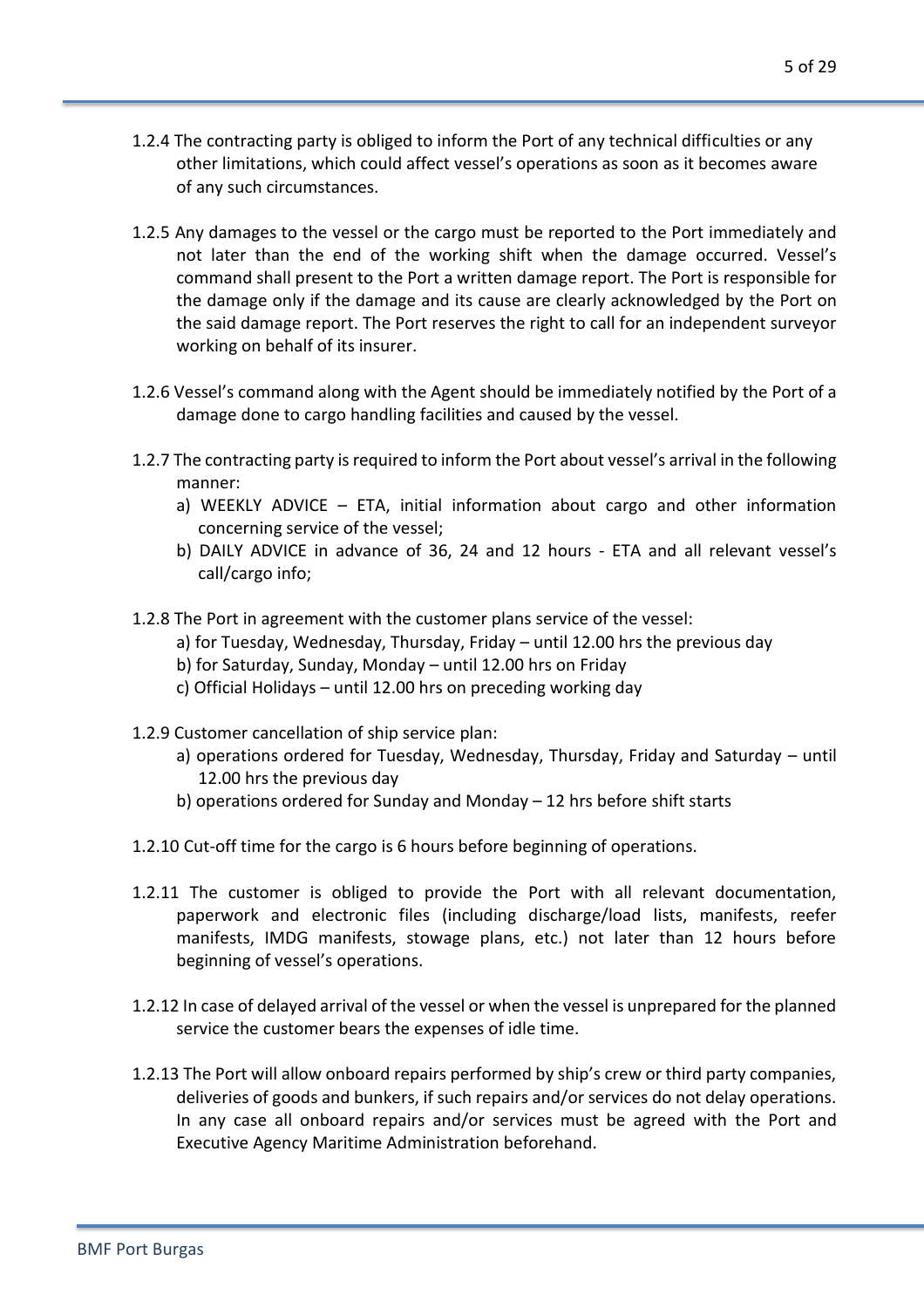#### **1.3 Service of land vehicles and cargo**

- 1.3.1 All vehicles (trucks, trains) arriving to the Port must be pre advised beforehand.
- 1.3.2 Trucks arriving to the Port must pass through Pre-gate where administrative check is performed and entry pass issued. The Port may change above-mentioned arrangement due to operational necessities.
- 1.3.3 Only driver is allowed to remain in the truck while in the Port and should wear visibility vest at all times.
- 1.3.4 The driver is responsible for opening, lashing the cargo and closing of trucks doors during checks and also for locking and un-locking fixing devices of the cargo.
- 1.3.5 Companies involved in the transport of cargo by land are required to use specialized trailers and observe the allowable vehicle weight limit. The Port may refuse to service vehicle, which exceed said limit or is inappropriate for safe transport of cargo.
- 1.3.6 The Port will allow entry for the trucks only if the cargo is ready for reception or acceptance.
- 1.3.7 The Port may implement appointment system for trucks to avoid congestion in the yard and speed up truck turnover time.
- 1.3.8 Trains arriving to the Port should be pre-advised and service ordered as follow:
	- a) for Tuesday, Wednesday, Thursday, Friday until 12.00 hrs the previous day
	- b) for Saturday, Sunday, Monday until 12.00 hrs on Friday
	- c) Official Holidays until 12.00 hrs on preceding working day
- 1.3.9 Customer cancellation of train service plan:
	- a) operations ordered for Tuesday, Wednesday, Thursday, Friday and Saturday until 12.00 hrs the previous day
	- b) operations ordered for Sunday and Monday 12 hrs before shift starts
- 1.3.10 Customer bears the costs of idle time for ordered train service and other complementary services if ordered jointly.
- 1.3.11 The Port issues from time to time updated detailed procedures to follow during delivery or reception of cargo with relevant requirements for information needed to efficiently plan the service.
- 1.3.12 The Port reserves the right to refuse acceptance of cargo, which raises serious doubts regarding the possibility of ensuring safe handling and storage.
- 1.3.13 If the damaged cargo or cargo without required markings (weight, dimensions, center of gravity, hooking points, etc.) is accepted for storage, the customer shall determine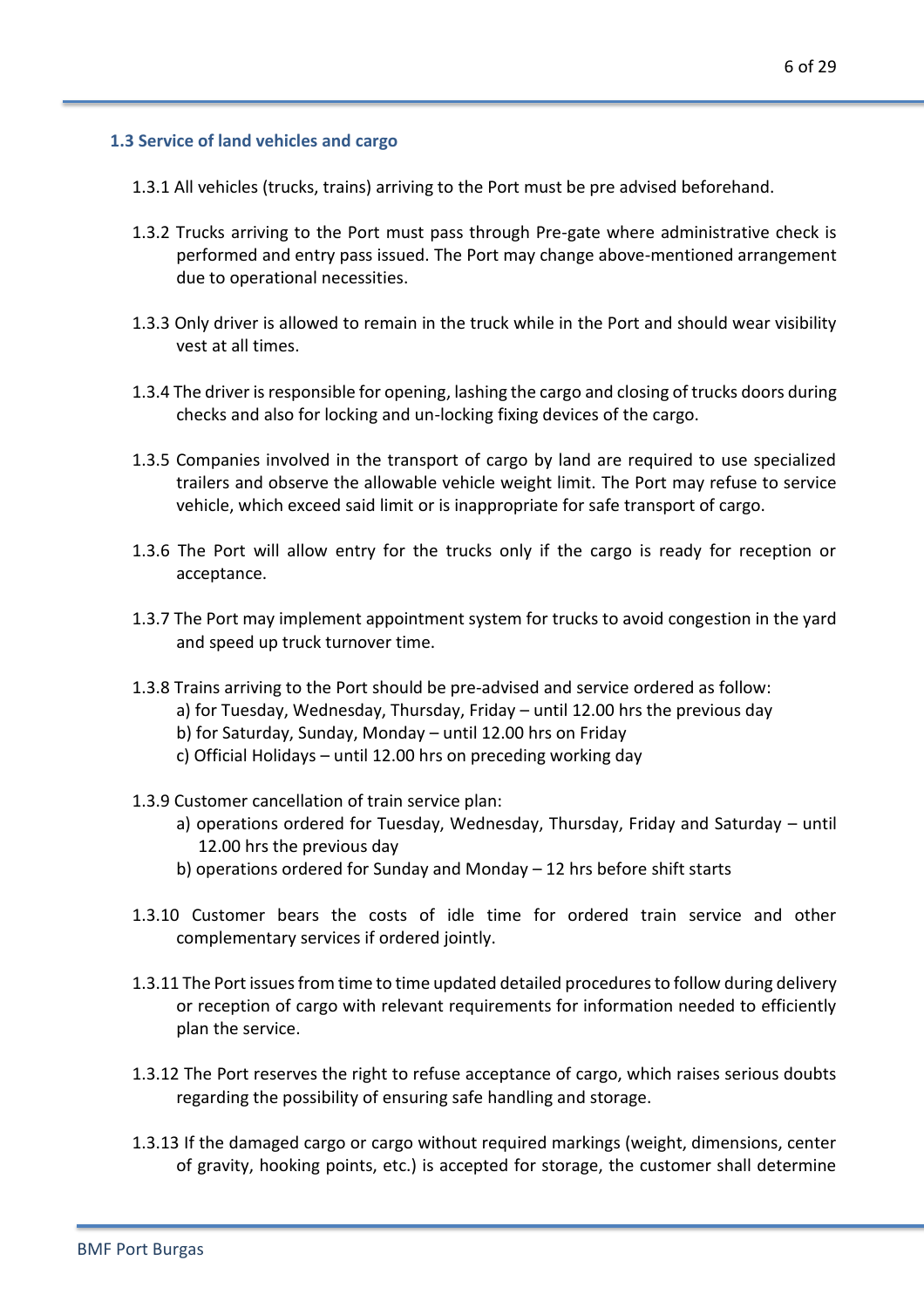necessary handling procedures and provide missing information and marking on the cargo at the request of the Port.

- 1.3.14 Customer bears the costs of idle time of ordered workforce and equipment if the service was not cancelled in due time - within 12 hours before the requested commencement time for the service or can't be executed due to the fault of the Customer. Failure to comply with the above mentioned period for refusal of a request for use of Mechanical Handling Machines, Equipment and Devices as well as personnel the Customer shall owe a penalty to the Port in the amount of the rental fee for 12 (twelve) hours.
- 1.3.15 The Port shall confirm to the Customer date and time of execution of requested services on cargo.

## **2 Transportation and Forwarding Services**

2.1 Clients shall pay BMF Port Burgas EAD for the following transportation and forwarding services:

| <b>No</b>      | <b>ITEM</b>                                                                                                                                                                                   | <b>Unit</b> | Rate  |
|----------------|-----------------------------------------------------------------------------------------------------------------------------------------------------------------------------------------------|-------------|-------|
| $\mathbf{1}$   | Issuing and filling of a waybill*                                                                                                                                                             | <b>Set</b>  | 5.00  |
| $\overline{2}$ | Issuing of a reporting letter on paper                                                                                                                                                        | Letter      | 15.00 |
| 3              | Placing a seal other than container                                                                                                                                                           | <b>Pc</b>   | 2.50  |
| 4              | Placing a clamp                                                                                                                                                                               | Pc          | 1.60  |
| 5              | Report on the handling of ships and cargoes and a digital online<br>version at www.navbul-portburgas.com                                                                                      |             |       |
|                | For 14 days (minimum)                                                                                                                                                                         | Day         | 1.02  |
|                | For 1 month                                                                                                                                                                                   | Day         | 1.02  |
|                | For 3 months                                                                                                                                                                                  | Day         | 0.92  |
|                | For 6 months                                                                                                                                                                                  | Day         | 0.82  |
|                | For 12 months                                                                                                                                                                                 | Day         | 0.77  |
| 6              | Arrival advice                                                                                                                                                                                | <b>Pc</b>   | 3.00  |
| 7              | Replacement of means of transport/rearrangement at Client's<br>request                                                                                                                        | Set         | 6.00  |
| 8              | Issuing a copy of the report on the metrological check by scales                                                                                                                              | Set         | 5.00  |
| 9              | Preparation and maintenance of accountability and<br>collateralization for warehousing of goods under the Customs<br>warehousing procedure, on the basis of the declared customs<br>duties ** | month       | 1.5%  |

Note: \*Upon provision of a waybill by the Client, the price of issuing and filling shall be reduced by 50%.

\*\* In case of necessity of preparation and maintenance of accountability and security for storing of goods under Customs warehousing procedure, the customer shall be liable for the same a monthly fee of 1.5% of the value of the customs duties for each given customs declaration for goods, but no less than EUR 50.00 per month.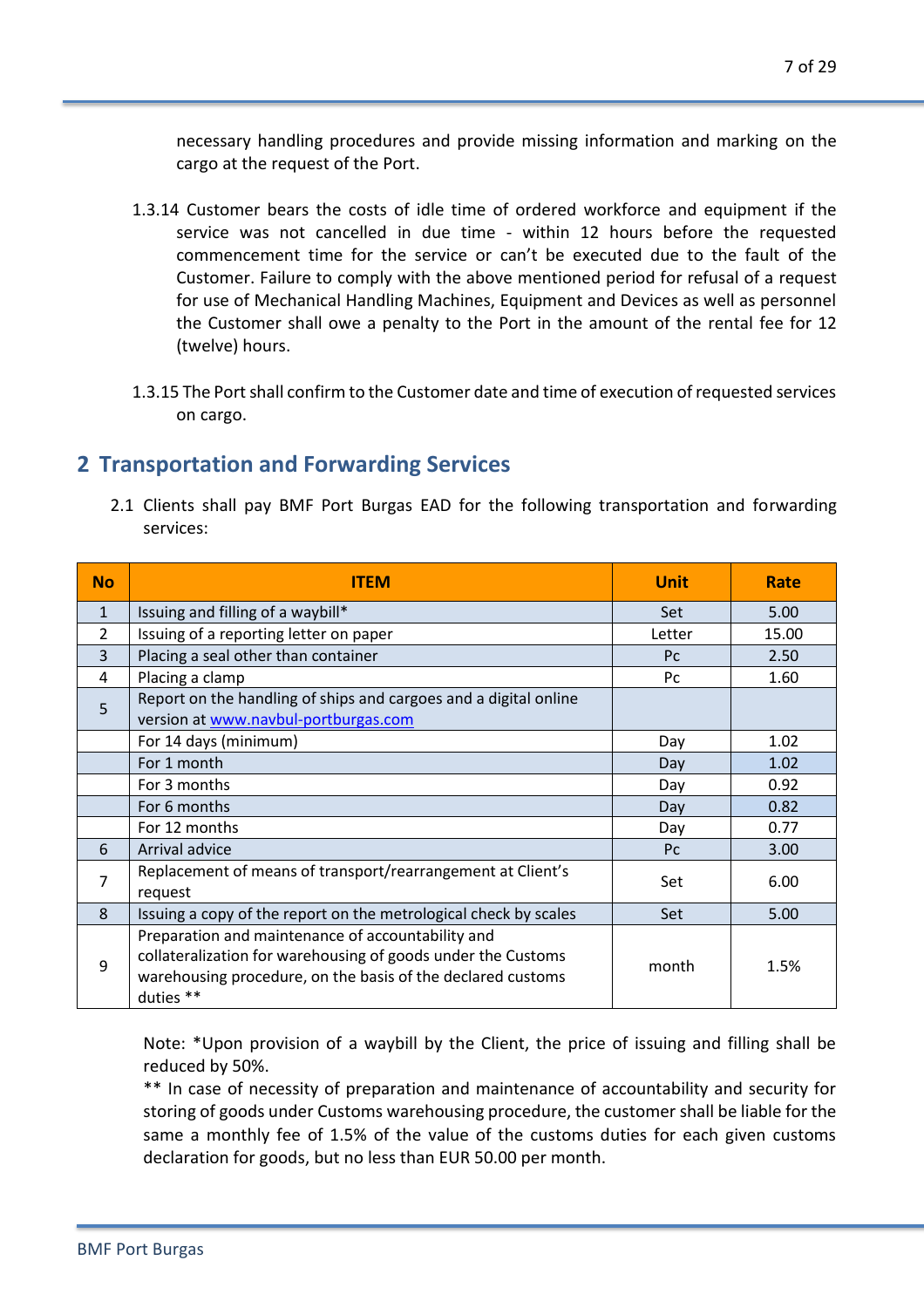## **3 Marine Technical Services**

3.1 The ship, through its agent, shall pay a fee for mooring/unmooring according to the following table:

| <b>Mooring &amp; unmooring</b>                                    | <b>Rate</b>  |
|-------------------------------------------------------------------|--------------|
| For ships of up to 1,000 GRT                                      | 120          |
| $1,001 - 2,000$ GRT                                               | 160          |
| $2,001 - 3,000$ GRT                                               | 190          |
| $3,001 - 4,000$ GRT                                               | 210          |
| $4,001 - 5,000$ GRT                                               | 240          |
| $5,001 - 6,000$ GRT                                               | 270          |
| $6,001 - 7,000$ GRT                                               | 290          |
| $7,001 - 8,000$ GRT                                               | 330          |
| $8,001 - 9,000$ GRT                                               | 350          |
| $9,001 - 10,000GRT$                                               | 390          |
| Over 10,000 GRT per 1,000 GRT or fraction                         | 40           |
|                                                                   |              |
| <b>Use of mooring boat</b>                                        | <b>Rate</b>  |
| For ships of up to 9,999 GRT                                      | 170          |
| 10,000 - 19,999 GRT                                               | 190          |
| Over 20,000 GRT                                                   | 230          |
|                                                                   |              |
| Use of boat for providing services                                | 55 per hour* |
|                                                                   |              |
| Use of boat for draft survey                                      | <b>Rate</b>  |
|                                                                   |              |
| Total price on complete service on initial and final draft survey | 70           |
| Price on Intermediate or single draft survey                      | 40           |

\*Note: The time for use of mooring boat shall be reported per commenced hour from the time of unmooring from shelter berth till the time of mooring to shelter berth after the service has been completed.

- 3.2 A price for mooring and unmooring shall be charged for movement of a vessel along the berth.
- 3.3 A lump-sum fee of EUR 150.00 shall be paid for connecting and disconnecting vessels calling at the Port Terminal Burgas East 2 and the Port Terminal Burgas West to and from the electric power grid of the Port. A fee for the maintenance of the electricity grid of EUR 0.05 per kWh is charged to the reported consumption.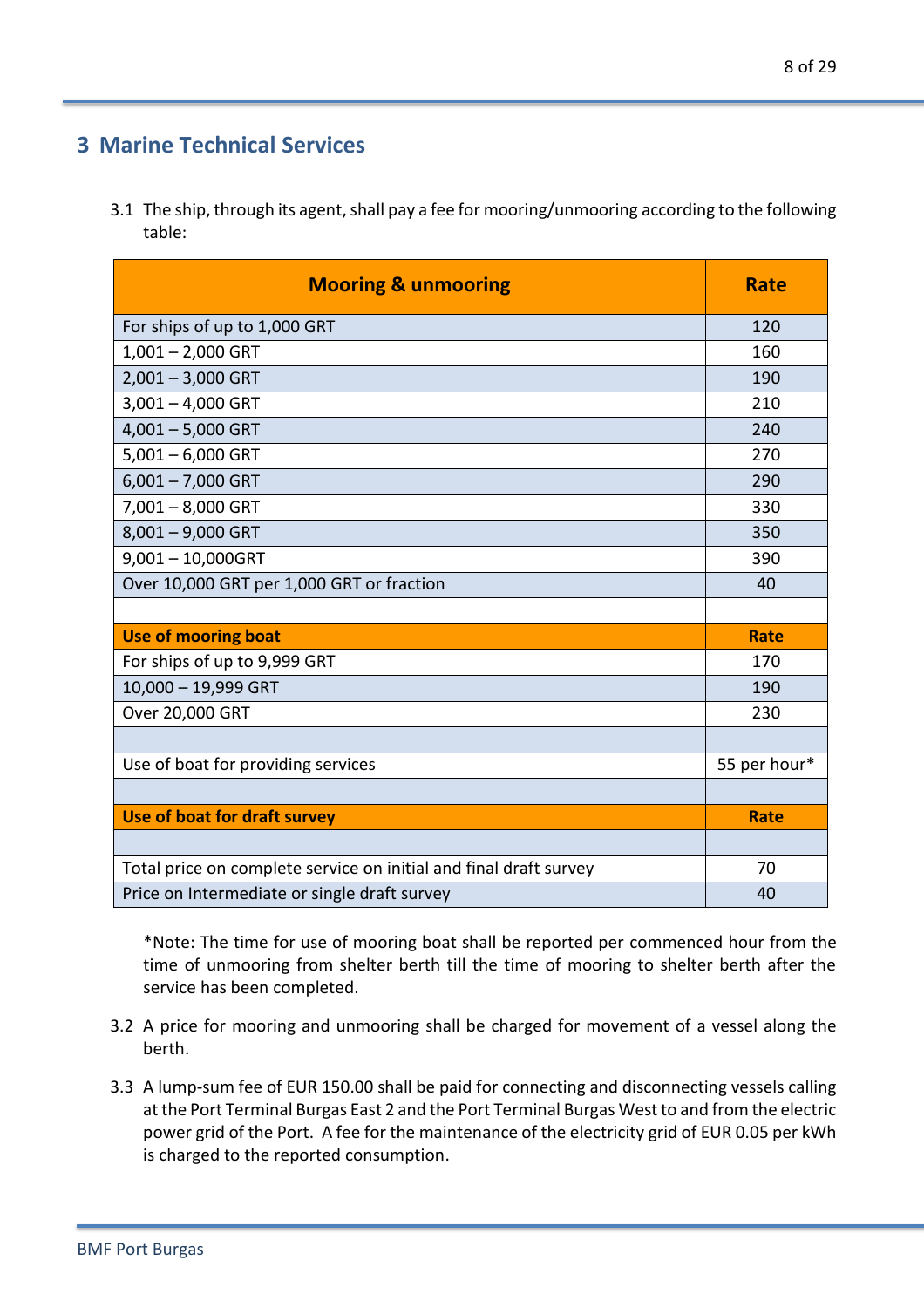- 3.4 A lump-sum fee of EUR 100.00 shall be paid for electric power supply of companies providing services to vessels or facilities within the perimeter of the Port.
- 3.5 The following prices shall be paid for connecting facilities of Clients which have concluded contracts for the use of offices, storage spaces, warehouses etc. to the power transmission and power distribution networks and for opening of new accounts:

|                |                   | <b>Price</b>                      |                                                            |  |
|----------------|-------------------|-----------------------------------|------------------------------------------------------------|--|
| User group     | Power supply (kW) | For up to 25 m long<br>power line | Per additional meter of<br>power line over 25 m<br>(EUR/m) |  |
|                | Up to 6           | 228                               | 13,30                                                      |  |
| $\overline{2}$ | From 7 to 15      | 356                               | 13,30                                                      |  |
| 3              | From 16 to 50     | 1 1 8 5                           | 13,30                                                      |  |
| 4              | From 51 to 100    | 3 0 0 7                           | 20,50                                                      |  |
| 5              | From 101 to 200   | 4910                              | 20,50                                                      |  |
| 6              | From 201 to 500   | 10 9 22                           | 30,20                                                      |  |
| 7              | From 501 to 1,000 | 21615                             | 30,20                                                      |  |

- 3.6 The Shipper/Client shall pay to the Port compensation equal to EUR 0,20 Euro per meter per hour, calculated on the basis of the maximum length of the vessel as stated in the shipping documents for non-provided cargo and/or documents upon entry of a ship for handling at the Port at the request of the Shipper/Client and occupying (taking) the ship place. Compensation shall also be due by the Client if the ship remains at the berth for more than four hours after handling is completed.
- 3.7 Apart from the compensation under paragraph 3.6, the Shipper/Client shall also pay the costs related to the idling of the port facilities, machinery and workforce.
- 3.8 Upon providing of a stay of a vessel/floating facility on operative berth, during handling operations, due to reasons different than the described in p.3.6, a price of EUR 450 per commenced hour is applied.

Upon occupying of an operative berth by vessel/floating facility the price of EUR 750 per commenced 24-hour period is applied.

For non-productive stay longer than 7 days, the price will be further negotiated between the Shipper/Client and the Port.

In case of mooring and stay of a vessel / floating facility at non-operative berth on the land territory and water area of the Port, a price of EUR 1,000 is applicable per commenced month.

- 3.9 EUR 1,20 per MT per kilometer shall be paid for internal port transport of cargoes.
- 3.10 EUR 4.00 per cub. m. shall be paid for charging the ship with water from the coast. Тhe reported consumption is charged a fee for maintenance of the water distribution network in the amount of EUR 0,05 per each cubic meter**.**
- 3.11 EUR 3.50 per cub. m. shall be paid for use by ships of sewers for disposal of domestic sewage.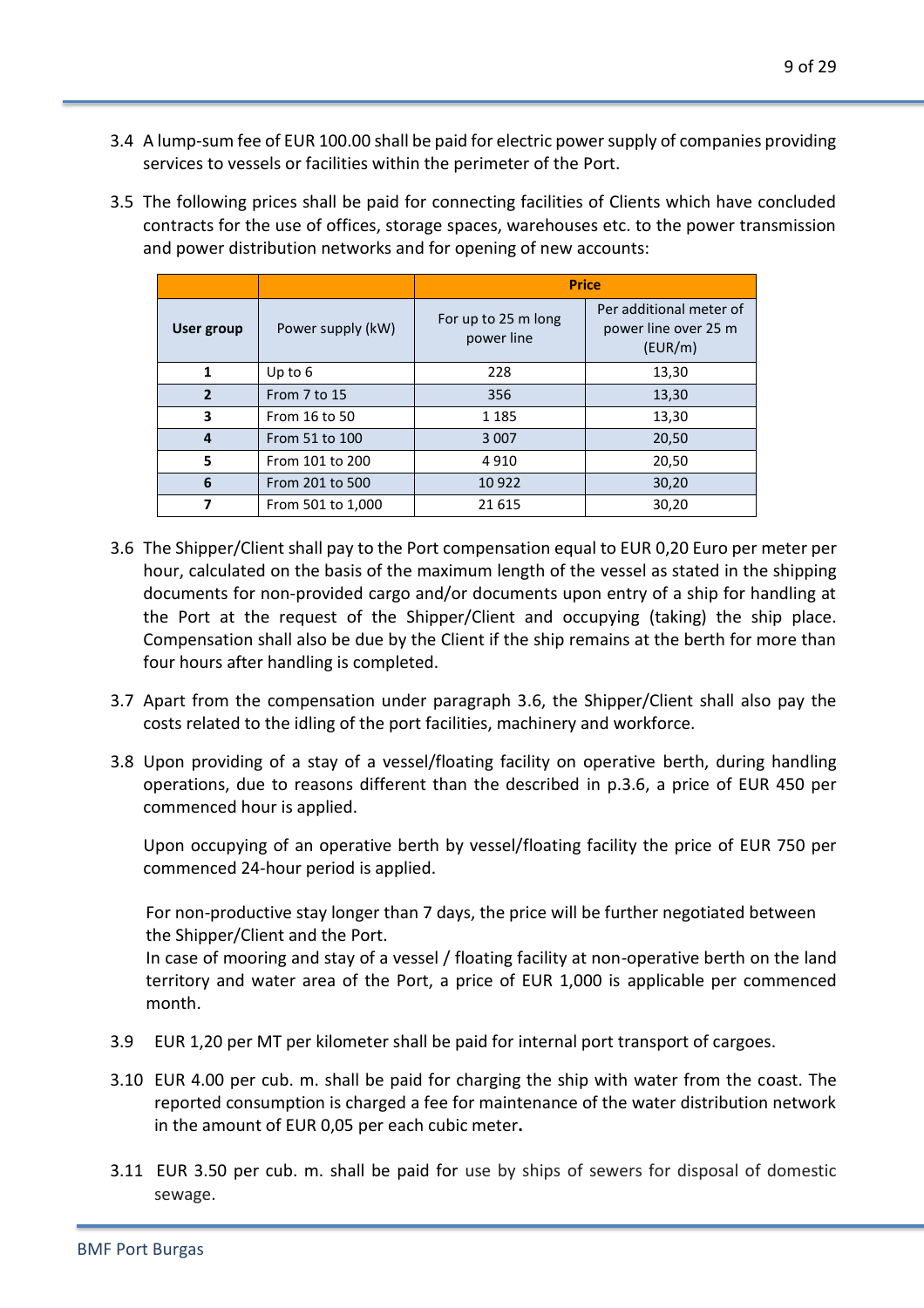- 3.12 EUR 70.00 per 24 hours shall be paid for a supporting port service of use of an inflatable mooring fender.
- 3.13 EUR 15.00 per hour and per unit shall be paid for an accompanying port service of use hose for hazardous liquid cargo (hose length: 10 m), taking into account the time during which cargo actually passes through the hose.
- 3.14 Prior to the ship standing-by for berthing, the ship owner, through the agent thereof, or the Client, which has requested the service, shall remit 60% of the estimated amount for the provided services in advance to the account of the Port. The ship owner and/or the Client shall sign a "direct debit order" for the balance of the amounts due, which shall be an integral part of the contract concluded between the Client or the representative of the Client and BMF Port Burgas EAD. The balance of the total amount due shall be paid by the Client/ship owner/agent within 5 days of the invoice issuing date.
- 3.15 For an auxiliary port service usage of port infrastructure for ship supply is subject to EUR 50.00 per vehicle, taking into account the number of visits of vehicles actually used for ship supply and other auxiliary services.
- 3.16 For provision of transport services / activities in the port terminals by third parties related to the transport of: Metal and mechanical structures, equipment for construction and infrastructure projects, non-homogeneous lots, reels over 2 001 kg, dismantled or intact machines and trucks, misbalanced cargo units, oversized cargoes, as well as heavy lifts up to 40MT , etc., which transport services / activities are not previously coordinated with the port, and their implementation requires the provision of infrastructure security and safety of port activities, shall be charged 80.00 Euro per freight vehicle at one entry into the territory of the port terminals.
- 3.17 When performing disinfection of freight vehicles, imposed in the context of emergency measures, ordered by competent public authorities, the port charges the price of EUR 2.00 per vehicle, per visit.

# **4 Stevedoring, Handling, Storage and Other Services - except containers and containers related services**

#### **A) GENERAL PROVISIONS**

- 4.1 The rates given in this section refer to activities that include the following:
	- a) Stevedoring loading or unloading to or from vessels;
	- b) Transportation by a means of transport of the Port;
	- c) Handling cargo stowage on the means of transport or in a storage facility of the Port;
	- d) Servicing of ship's handling devices.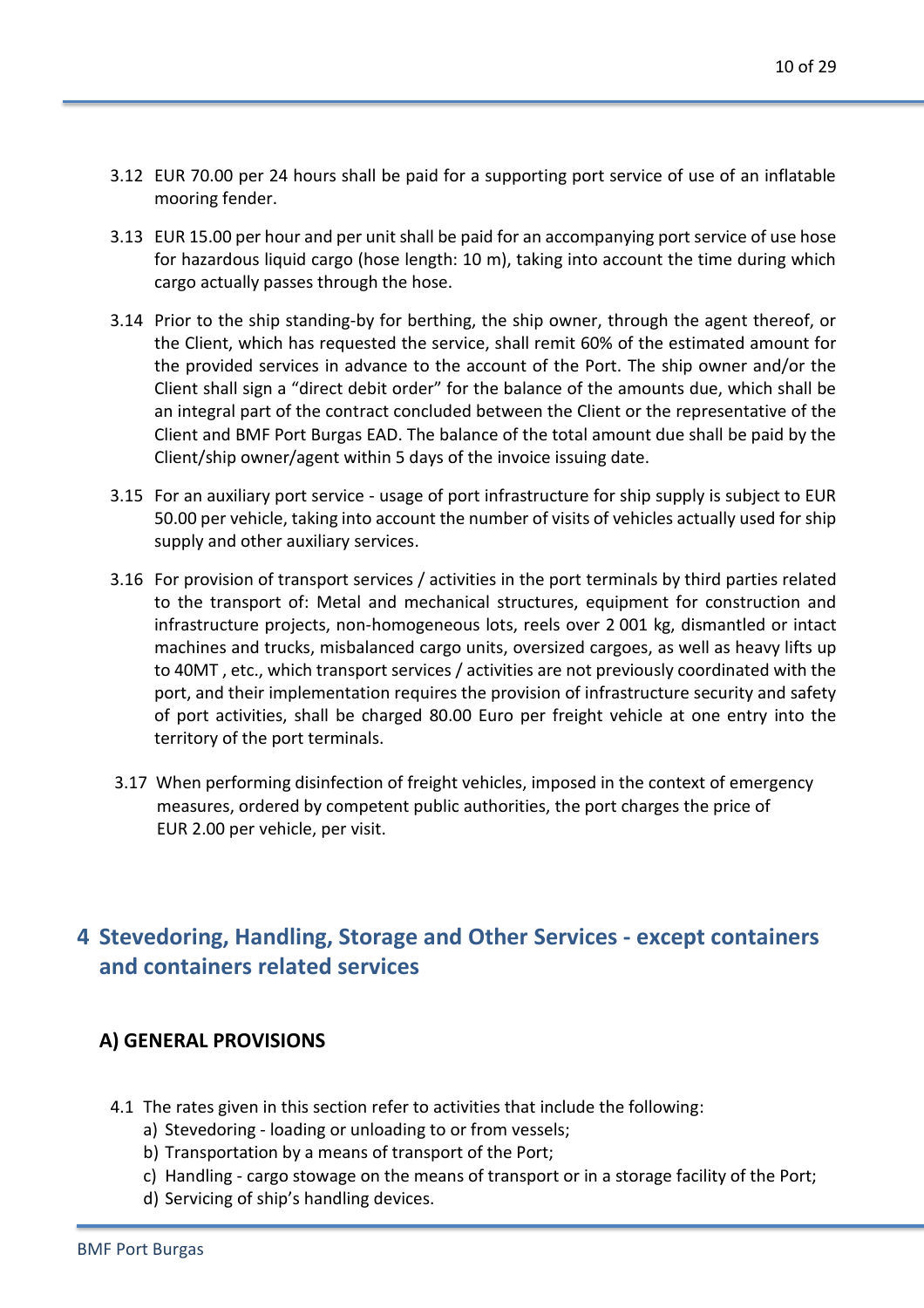- 4.2 The rates given in this section for stevedoring/handling operations shall be indivisible.
- 4.3 There are generally 3 modes of handling the cargo:
	- a) Direct Mode cargo is handled according to the scheme "ship berth/means of land transport" or vice versa;
	- b) Indirect Mode cargo is handled according to scheme "ship berth/warehouse/storage – means of land transport" or vice versa;
	- c) Transshipment cargo is handled according to scheme "ship berth/storage ship" and is invoiced as double Direct Mode.
- 4.4 The price for a specific stevedoring operation shall be indivisible.
- 4.5 The costs incurred for fire safety, environmental protection and other statutorily regulated costs outside the technologically affirmed ones shall be added to the prices under the foregoing paragraphs.
- 4.6 Upon establishment of deliberate understatement of the cargo weight by the Client, the latter shall pay the prices for the services at triple amount.
- 4.7 Prior to standing-by for berthing, the shipper (receiver) and/or the agent (forwarder) thereof or the Client servicing the cargo shall remit 60% of the estimated amount for the services provided in advance to the account of the Port. The shipper (receiver) and/or the agent (forwarder) thereof or the Client servicing the cargo shall sign a "direct debit order" for the balance of the amounts due, which shall be an integral part of the contract between the said party and/or the representative thereof and BMF Port Burgas EAD. Clients shall pay the balance of the total amount due within 5 days of the invoice issuing date.

## **B) STEVEDORING AND HANDLING TARIFFS**

4.8 **General Cargo – prices per freight ton\*\*\***

| No.            | <b>Item</b>                    | <b>Direct</b><br><b>Mode</b> | <b>Indirect</b><br><b>Mode</b> |
|----------------|--------------------------------|------------------------------|--------------------------------|
| $\mathbf{1}$   | Big bags up to 1000 kg         | 6,95                         | 9,20                           |
| $\overline{2}$ | Big bags over 1,001 kg         | 6,50                         | 8,90                           |
| 3              | Slings                         | 6,95                         | 9,20                           |
| 4              | Cargo in bales                 | 16,50                        | 22,00                          |
| 5 <sup>1</sup> | Pallets up to 800 kg           | 9,35                         | 13,00                          |
| 6              | Pallets over 801 kg            | 8,50                         | 10,50                          |
| $\overline{7}$ | Cases 1,001-5,000 kg           | 9,00                         | 11,00                          |
| 8              | Cases over 5,001 kg            | 6,70                         | 8,90                           |
| 9              | Rolled conductors up to 700 kg | 7,50                         | 9,50                           |
| 10             | Rolled conductors over 701 kg  | 7,00                         | 9,00                           |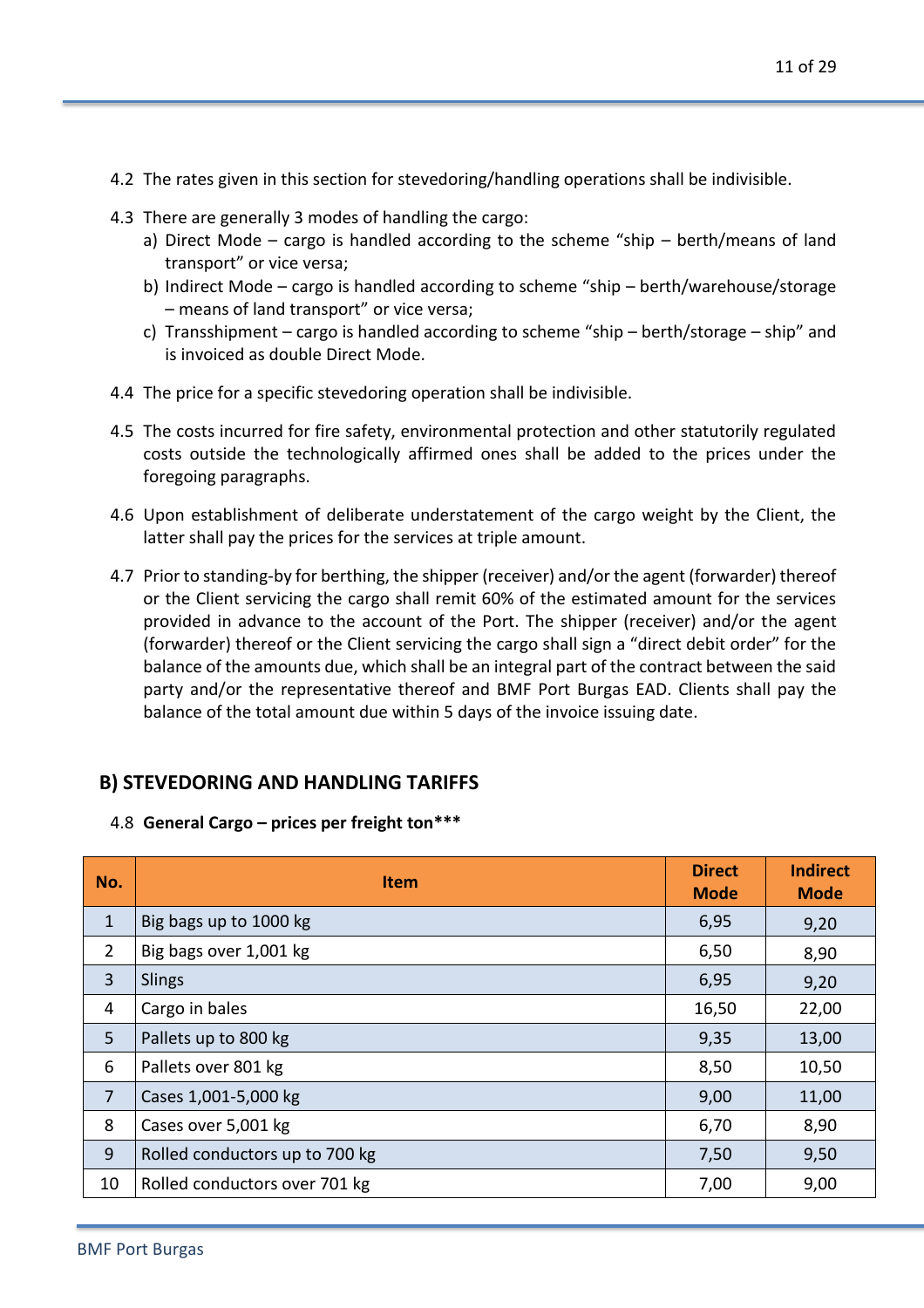| 11 | Steel coils up to 5,500 kg                                                                                                                                                                                                                               | 6,50  | 8,90  |
|----|----------------------------------------------------------------------------------------------------------------------------------------------------------------------------------------------------------------------------------------------------------|-------|-------|
| 12 | Steel coils from 5,501 kg to 10,000 kg                                                                                                                                                                                                                   | 6,25  | 7,90  |
| 13 | Steel coils over 10,001 kg                                                                                                                                                                                                                               | 6,10  | 7,20  |
| 14 | Steel blocks                                                                                                                                                                                                                                             | 7,00  | 8,50  |
| 15 | Non-ferrous metals: zinc, lead in packs                                                                                                                                                                                                                  | 7,10  | 8,90  |
| 16 | Copper cathodes, anodes                                                                                                                                                                                                                                  | 7,60  | 9,20  |
| 17 | Metal sheets, single pieces up to 6 meters                                                                                                                                                                                                               | 6,50  | 8,50  |
| 18 | Metal sheets, single pieces over 6 meters                                                                                                                                                                                                                | 6,00  | 8,70  |
| 19 | Metals in stacks, bundles up to 6 tons                                                                                                                                                                                                                   | 6,50  | 8,90  |
| 20 | Metals in stacks, bundles over 6 tons, including billets                                                                                                                                                                                                 | 6,30  | 8,70  |
| 21 | Railway tracks                                                                                                                                                                                                                                           | 7,70  | 11,50 |
| 22 | Metal and mechanical structures, equipment for construction and<br>infrastructure projects, non-homogeneous lots, reels over 2001 kg,<br>dismantled or intact machines and trucks, misbalanced cargo units<br>and rtc. as well as heavy lifts up to 40MT | 16,50 | 22,00 |
| 23 | Reels (cables, strands, etc.) up to 500 kg                                                                                                                                                                                                               | 10,50 | 14,00 |
| 24 | Reels (cables, strands, etc.) from 501 kg to 10 000 kg                                                                                                                                                                                                   | 8,50  | 10,80 |
| 25 | Heavy lifts over 40MT                                                                                                                                                                                                                                    | 22,00 | 26,40 |

Note: When using a vessel's crane for loading of heavy cargos (in the absence of port MHMF) the prices in row 26 should be payable with 40% discount.

### 4.9 **Bulk and Liquid Cargo – price per freight ton**

| No.            | <b>Item</b>                            | <b>Direct</b><br><b>Mode</b> | <b>Indirect</b><br><b>Mode</b> |
|----------------|----------------------------------------|------------------------------|--------------------------------|
| $\mathbf{1}$   | Salt                                   | 5,50                         | 6,60                           |
| $\overline{2}$ | Ground oil-cake                        | 6,00                         | 7,25                           |
| $\overline{3}$ | Concentrates                           | 5,80                         | 7,20                           |
| 4              | Clinker, bentonite, gravel, slag, lime | 5,20                         | 6,10                           |
| 5 <sup>5</sup> | <b>Bulk fertilizers</b>                | 5,50                         | 6,60                           |
| 6              | Coals                                  | 5,00                         | 6,30                           |
| $\overline{7}$ | Iron ore                               | 4,90                         | 6,00                           |
| 8              | Pellets                                | 5,00                         | 6,30                           |
| 9              | Coke                                   | 5,55                         | 7,00                           |
| 10             | Scrap                                  |                              | 12,00                          |
| 11             | Cast iron                              | 7,00                         | 9,70                           |
| 12             | Ferrosilicon                           | 6,15                         | 7,10                           |
| 13             | Sulphur (bulk)                         | 5,85                         | 7,50                           |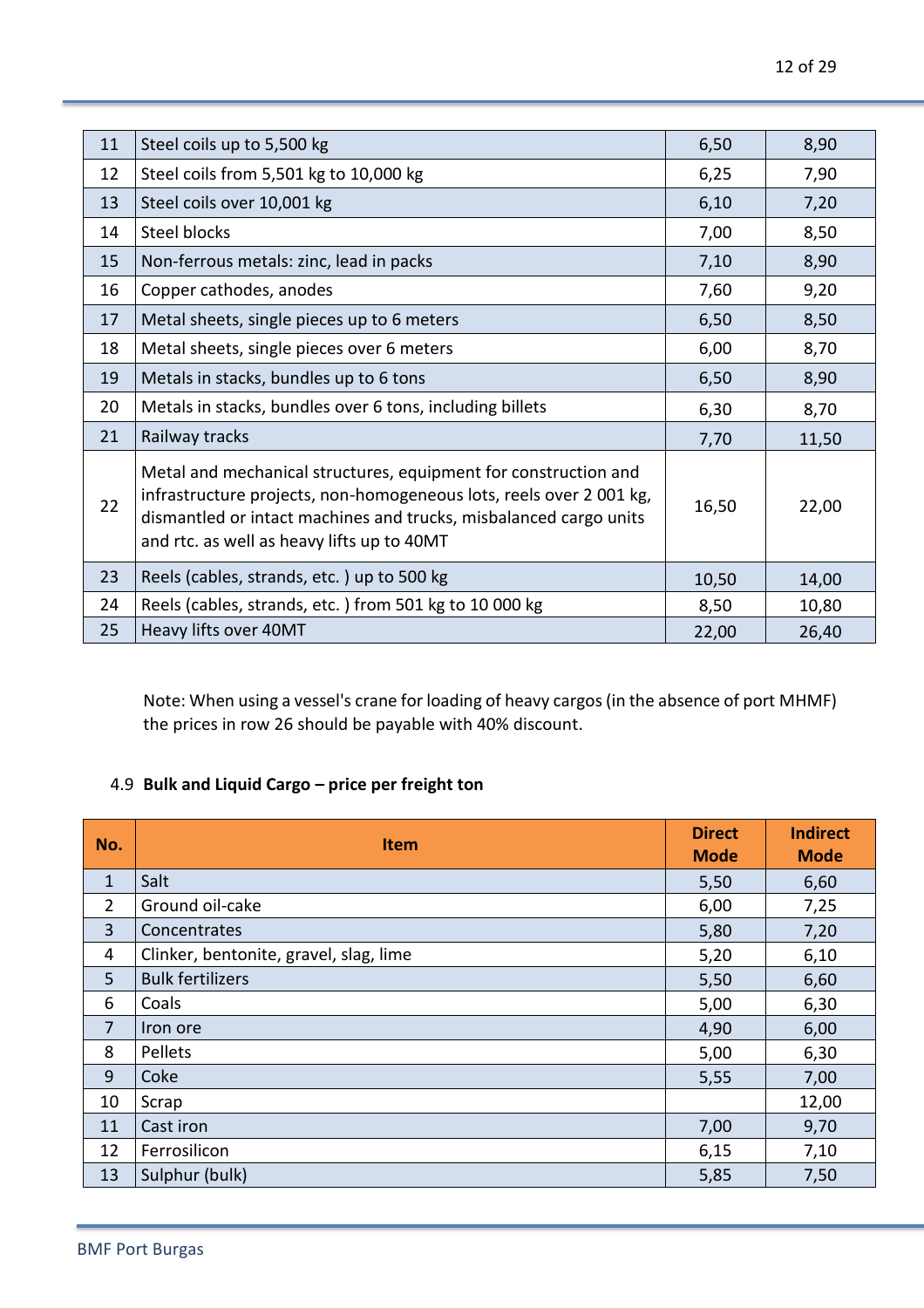| 14 | Cargoes, class 3 of the IMO International Maritime Dangerous<br>Goods Code, ship place 20A, railway tanks/store or railway<br>tanks/ship or vice versa, LAB | $7,60*$ | $16,50*$         |
|----|-------------------------------------------------------------------------------------------------------------------------------------------------------------|---------|------------------|
| 15 | Loading of wheat, barley, maize and rapeseed through Silo facility                                                                                          |         | $7,60**$         |
| 16 | Loading of sunflower and soybean through Silo facility                                                                                                      |         | $8,60**$         |
| 17 | Handling of Liquefied Petroleum Gas (LPG)                                                                                                                   |         | 29,50            |
| 18 | Not mentioned cargos                                                                                                                                        |         | Upon negotiation |

\*When handling volatile liquid cargoes emitting harmful and toxic vapors a 30% increase applies to the rates.

\*\*Prices for handling of grain cargoes through Silo complex are indicative and subject to further negotiation according to the specific conditions and annual volumes.

\*\*\***Freight ton** – one ton of cargo of 1000 kg or 1 cubic meter whichever is the greater.

4.10 For loading of grain cargos from warehouse the Client shall pay EUR 1.00 per ton. Trucks for transportation from warehouse shall be provided by the Customer. Upon request BMF Port Burgas EAD could provide transportation from warehouse to final destination within the territory of the Port as the price should be negotiated further.

#### **Increases on the relevant loading rate.**

- 4.11 In case of unusual working conditions, state and shape of the cargo, the prices mentioned above shall be paid with an increase.
- 4.12 The actual quantity of the cargo handled in unusual working conditions, as well as the unusual state and shape of the cargo, shall be certified by an Act between the Port and the Client (or the representative/forwarder of the Client). BMF Port Burgas EAD shall have the right to suspend the stevedoring operations if the Client refuses to sign the act.
- 4.13 Unusual working conditions whereupon a 20% increase to the prices applies shall be as follows:
	- a) Upon handling parcels, bundles and single items of a length:
		- 1) greater than or equal to 12.00 m,
		- 2) greater than or equal to the length of the hatch square of the stowage compartments;
	- b) In the absence of padding in the means of transport from which they are transferred to the storage facility or loaded directly.
	- c) Upon handling cargo with a shifted weight centre resulting in hindering or delay of handling. If the unbalancing may jeopardize safety or damage equipment and assets, the Port shall have the right to refuse handling of a specific cargo unit.
- 4.14 Unusual working conditions, state and shape of cargo whereupon a 50% increase applies to the prices of the main handling activities shall be as follows: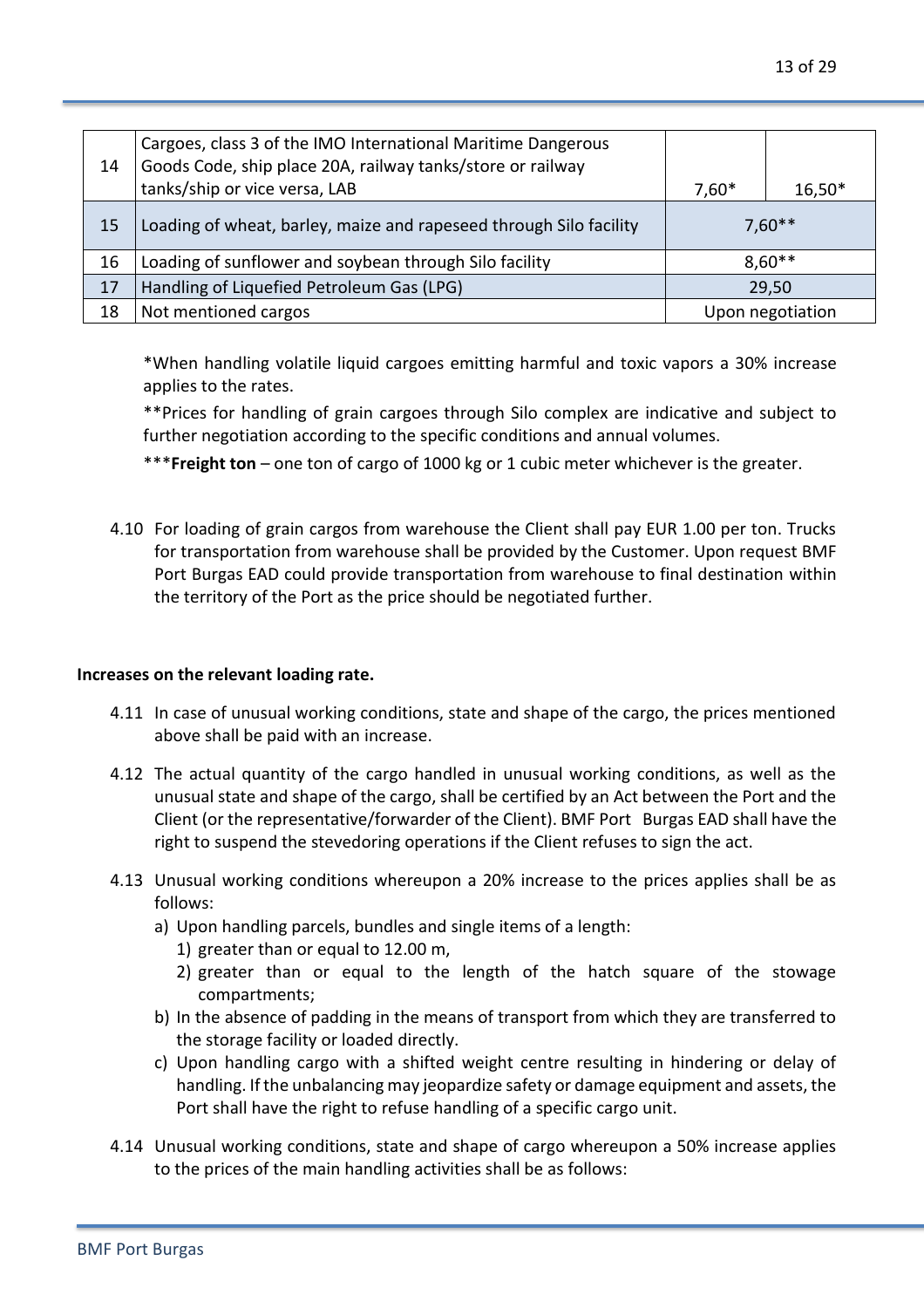- a) Reloading dangerous goods in accordance with the classification of IMO, except goods of Class 1;
- b) Sorting out cargos by articles of the consignment and by consignments when they are mixed;
- c) Unshaped/non-standard cargos or cargoes in bags and bales;
- d) Cargos in damaged packaging, rotten or punched packaging, or packaging covered with a corrosive substance or other substances endangering human health, such as acids, chemicals, caustic soda, etc.
- e) Reloading cargos from means of transport, when the lots are not loaded in their subsequent order or in accordance with the loading documents;
- f) Reloading stuck packed cargos;
- g) Pipes, metal and other goods with oiled surface and posing a danger upon handling;
- h) Reloading cargos in bags of volumetric weight exceeding 2 cub meter per MT into bales, bundles, packs, tanks, cases, machinery, equipment etc. of volumetric weight exceeding 3 cub meter per MT;
- i) Handling ships with hatch squares of up to 20 sq m and in bunkers, deep tanks, lockers and other compartments not intended for cargo stowage;
- j) For pushing, arranging or pulling out cargos stowed in under-deck compartments resulting in natural delay of handling and additional use of manual labour or machines;
- k) Pulling out bulk cargos from the under-deck compartments outside the standard layer handling;
- l) Handling two or more bulk cargos in a single ship stowage compartment;
- m)Unloading bulk cargoes from compartments with pillars, additional facing or the like that hinder mechanical handling from stowage compartments;
- n) For handling, separate storage of cargoes at more than one size in an discharge list / article / truck for uniform cargo when it is unloaded on a stack.
- 4.15 Unusual working conditions whereupon a 100% increase applies to the prices of the services shall be as follows:
	- a) When handling operations take place on the roadstead using ship's handling devices;
	- b) When handling ships with hatches (through which handling is carried out) of less than 12 sq m;
	- c) When handling off-gauge cargos, heavy parcels and unbalanced units with parallel use of two cranes, on the basis of the price quoted in the table. In this case the increases shall not be applied the on items 4.13 (A.1), 4.13 (c) and 4.14 (i).
	- d) Moistened, frozen and/or hardened bulk cargos, melted resins, cargos of a temperature of over 40◦С hindering standard handling;
	- e) Upon trimming of bulk cargos;
	- f) Snowed or iced cargos;
- 4.16 Unusual working conditions whereupon a 300% increase applies to the prices of the services shall be as follows:
	- a) Upon loading of double-deck ships with grain or other bulk cargo, when leveling and/or trimming of under-deck compartments by using manual or mechanized labour is required. The increase shall apply to the cargo in all compartments where the above operations are carried out. In this case, the increase under items  $4.14(1)$ ,  $4.14(m)$  and 4.15(e) shall not apply;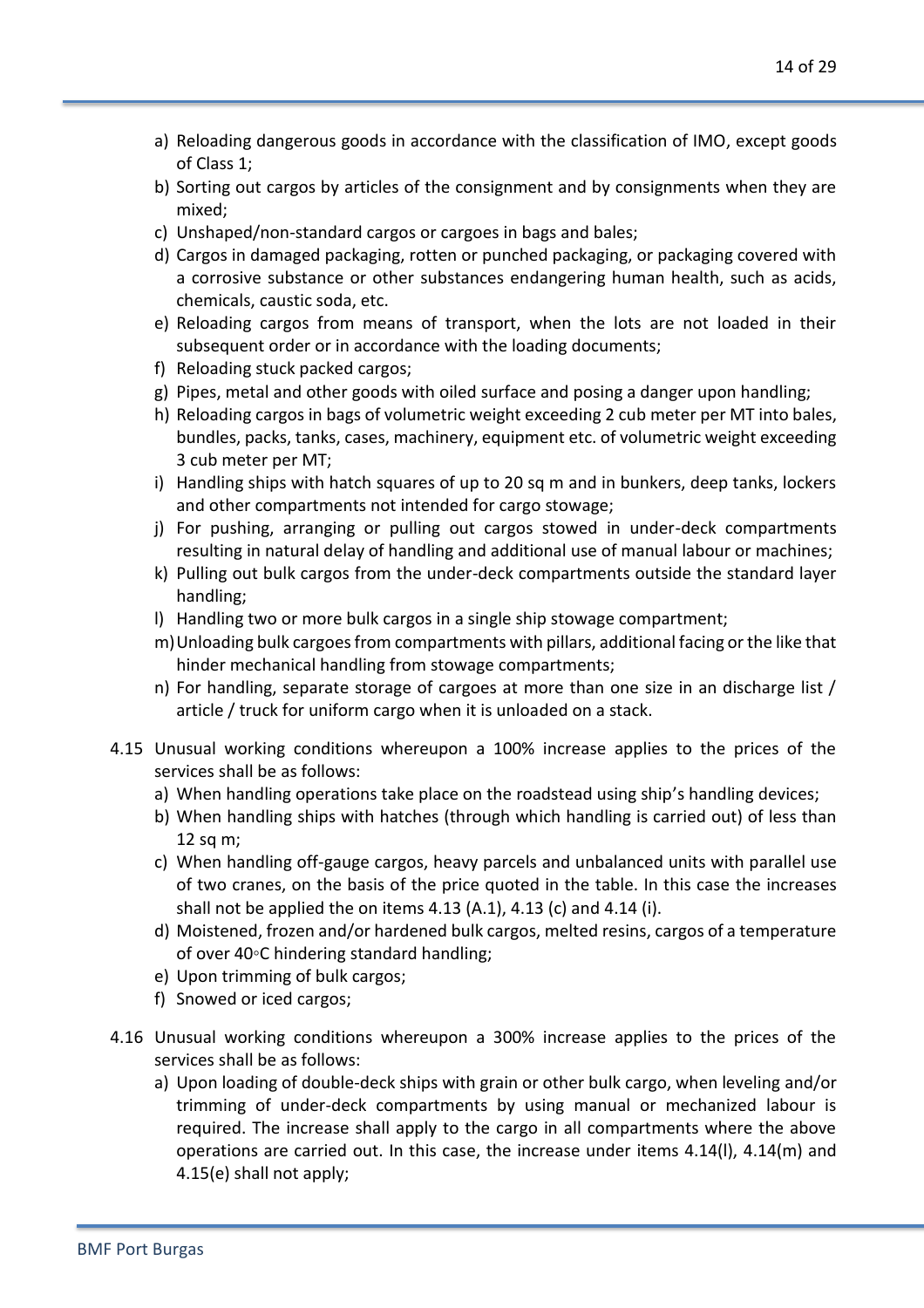- b) Upon unloading of bulk cargo from twin-deck ships, the increase being limited to the cargo from the twin decks outside the hatch opening. This part of the cargo shall be handled on the basis of actually used time. In this case the surcharges under items 4.14(l) and 4.14(m) shall not apply;
- c) Upon handling of Class 1 goods in accordance with the classification of IMO;

Note: When a given cargo lot meets the definition for more than one unusual condition, state or shape of the cargo or other coefficients of increase/reduction of the base price shall apply as well, the amounts actually due shall be calculated by summing up all increases/reductions.

| <b>No</b> | <b>Item</b>                                                      | Rate for loading /<br>discharging of self-<br>propelled units* | Rate for loading /<br>discharging by crane |
|-----------|------------------------------------------------------------------|----------------------------------------------------------------|--------------------------------------------|
|           | Mopeds and motorcycles                                           | 50,00                                                          | 110,00                                     |
|           | Motor cars, mini buses                                           | 100,00                                                         | 165,00                                     |
| 3         | Mini buses                                                       | 150,00                                                         | 220,00                                     |
| 4         | Trucks, buses                                                    | 250,00                                                         | 330,00                                     |
| 5         | Agricultural, industrial and military<br>equipment and machinery | 300,00                                                         | Art. 4.8, row 25                           |

#### 4.17 Vehicles – prices per unit

\* Prices are applicable for loading/discharging of self-propelled units. In case of need for use of port mechanization for loading/discharging operations, it will be additionally charged according to Art. 5.14.

Note: For temporary stay of means of transport unattended by a driver within the perimeter of the Port, before loading or discharging to/from a ship, EUR 5.00 per 24 hours shall be paid for motor cars and mini-buses and EUR 8.00 per 24 hours for trucks (including trucks with a trailer). The Port shall not be held liable for any missing items, damages etc. of such means of transport.

## **C) PRICES OF STORAGE SERVICES**

- 4.18 Storage of cargo and equipment in the port storage facilities (outdoor front\* and rear areas or indoor areas) shall be paid for at a price (in euro) as follows:
	- a) storage per MT per 24 hours, this service being free of charge upon:
		- storage of transit cargoes in port storage facilities for up to 15 days inclusive;
		- storage of import/export cargoes for up to 5 days inclusive, or
	- b) storage per MT per month: for a durable period of storage, or
	- c) storage per sq m of occupied space per month: for a durable period of storage.
	- \*It is a storage area within a perimeter of 50 meters from the edge of the quay wall.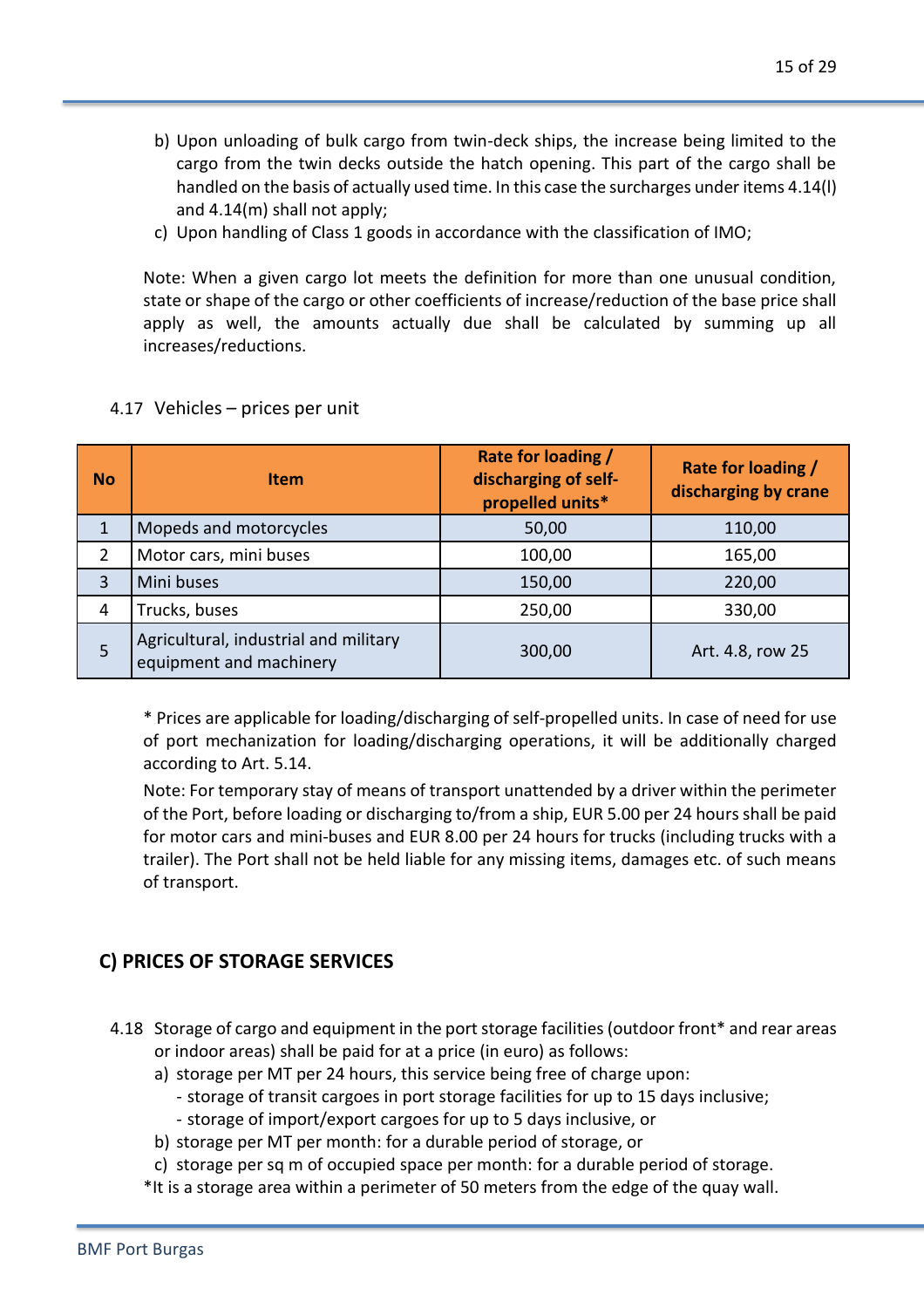4.19 For storage of cargoes and equipment under the terms of 4.18(a) Clients shall pay a price in euro, charged reckoning from the first 24-hour period after the stated free-of-charge period, as follows:

| No<br>$\bullet$ | <b>Number of 24-hour periods</b> |               | Rate for storage per MT per 24 hours |                   |                    |
|-----------------|----------------------------------|---------------|--------------------------------------|-------------------|--------------------|
|                 | Transit                          | Export/import | Indoor                               | Outdoor           |                    |
|                 |                                  |               |                                      | <b>Rear Areas</b> | <b>Front Areas</b> |
|                 | $1 - 15$                         | $1 - 5$       | Free                                 | Free              | 0.05               |
|                 | $16 - 30$                        | $6 - 15$      | 0.04                                 | 0.03              | 0.19               |
| $\overline{2}$  | $31 - 45$                        | $16 - 30$     | 0.15                                 | 0.11              | 0.36               |
| 3               | $46 - 60$                        | $31 - 45$     | 0.44                                 | 0.21              | 0.44               |
| $\overline{4}$  | $61 - 90$                        | $46 - 60$     | 0.48                                 | 0.26              | 0.73               |
| 5               | over 90                          | $61 - 90$     | 0.85                                 | 0.43              | 1.21               |
| 6               |                                  | Over 91       | 1.35                                 | 0.71              | 2.00               |

- 4.20 For storage of cargoes and equipment under the terms of 4.18(b), Clients shall pay a price in euro as follows:
	- a) EUR 2.25 for each MT per month: for indoor storage space;
	- b) EUR 1.70 for each MT per month: for rear outdoor storage space.
	- c) EUR 2.80 for each MT per month: for front outdoor storage space.
- 4.21 For storage of cargoes and equipment under the terms of 4.18(c), Clients shall pay a price in euro as follows:

| N <sub>2</sub> | <b>Number of months</b>   | Rate for storage per sqm of occupied space per month |            |                    |
|----------------|---------------------------|------------------------------------------------------|------------|--------------------|
|                |                           | Indoor                                               | Outdoor    |                    |
|                |                           |                                                      | Rear Areas | <b>Front Areas</b> |
|                | Up to 2 (two) months      | 4.10                                                 | 3.20       | 4.40               |
|                | For a 3rd (third) month   | 8.10                                                 | 6.15       | 8.50               |
| $\mathbf{D}$   | After a 3rd (third) month | 12.10                                                | 9.20       | 12.75              |

4.22 For storage of grain in silo complex Clients shall pay a price in euro accrued from the first day after the free period as follows:

|                          | <b>Terms for storage inside</b><br>silos with average volume 17 870 m <sup>3</sup> |                                                | <b>Terms for storage inside</b><br>silos with average volume 5 112 m <sup>3</sup> |                                                |
|--------------------------|------------------------------------------------------------------------------------|------------------------------------------------|-----------------------------------------------------------------------------------|------------------------------------------------|
| N <sub>2</sub>           | <b>Number of 24-hour</b><br>periods                                                | Rate for storage per<br>silo cell per 24 hours | <b>Number of 24-hour</b><br>periods                                               | Rate for storage per silo<br>cell per 24 hours |
|                          | Export                                                                             |                                                |                                                                                   |                                                |
|                          | $1 - 7$                                                                            | free                                           | $1 - 5$                                                                           | free                                           |
| $\overline{\phantom{a}}$ | $8 - 14$                                                                           | 200,00                                         | $6 - 10$                                                                          | 100,00                                         |
| 3                        | Over 15                                                                            | 600,00                                         | over 11                                                                           | 200,00                                         |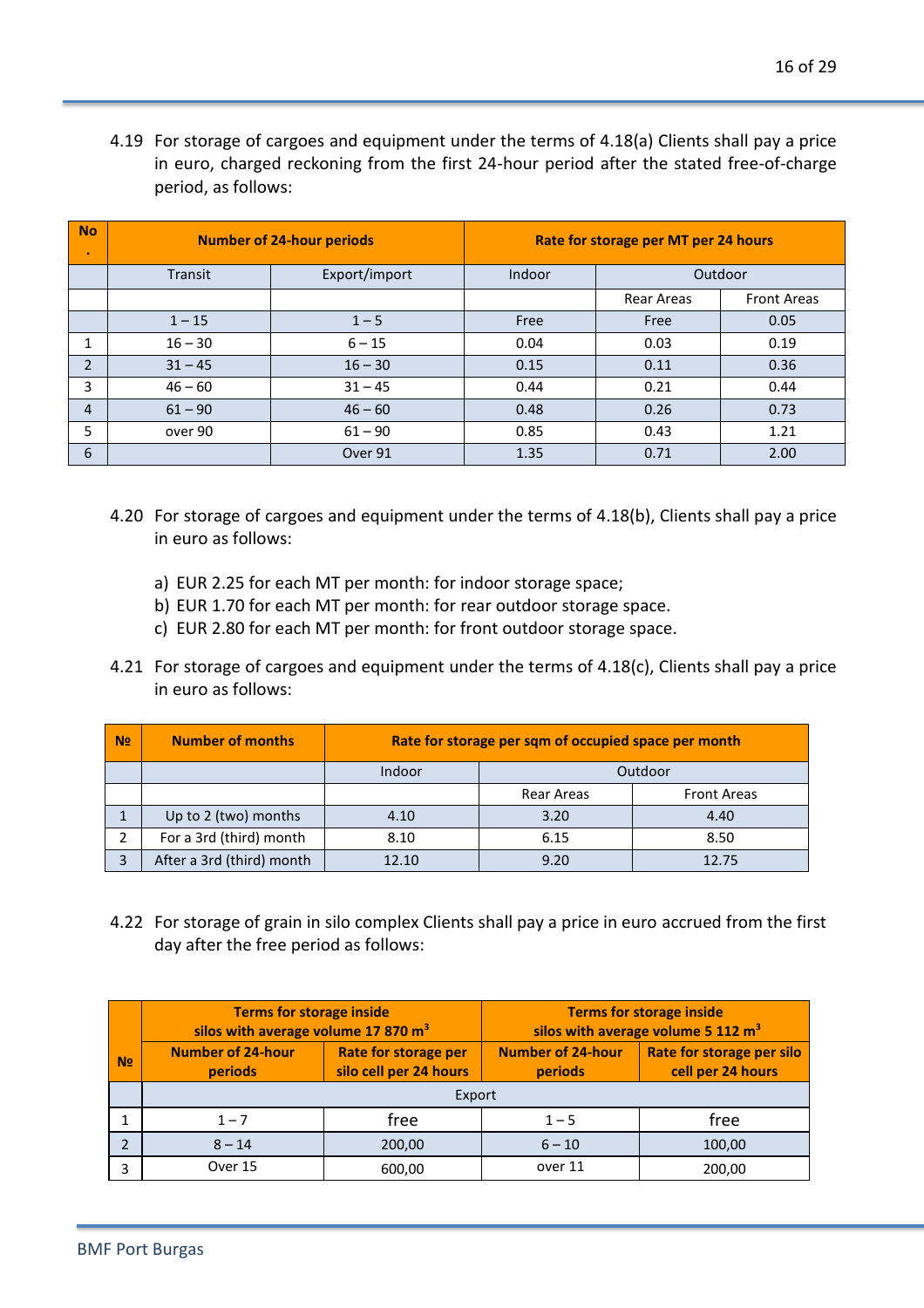- 4.23 In the cases under 4.20 and 4.21, if after the beginning of the calendar month the quantity of cargoes and, respectively, the occupied space is vacated in part or in whole, the price shall be calculated in proportion to the occupied space/quantity of cargoes for storage per 24-hour period (on a pro rata basis), with the set monthly prices being divided by the number of days in the month.
- 4.24 For the Lozovo Facility, the prices for storage under 4.19, 4.20 or 4.21 shall apply with a 30% reduction.
- 4.25 For the supporting port service of use of space in the West Parking Area for the placement of a sampling point, a price of EUR 2.60 shall be paid per sq m of occupied space per month.
- 4.26 For storage of cargoes in a shed, a price for storage of EUR 3.10 shall be paid per sq m per month.
- 4.27 For storage of grain cargoes in the 49th and 50th warehouse on Port Terminal "Burgas West" the Client shall pay the price of EUR 500.00 per day per warehouse.
- 4.28 For storage of cargoes in a Type A customs warehouse, the Client shall pay an agreed additional price per sqm per month according to the type and volume of the cargo.
- 4.29 The contract for port services shall specify the place where cargoes are stored: in indoor or outdoor storage facilities, within the area of the Port or in the storage facilities outside the area of the Port, and the estimated time limit for their removal as stated by the Client in the request for the conclusion of a contract.
- 4.30 For storage of distrained and/or pledged cargoes at the Port, the Client shall pay additionally EUR 0.30 per MT per month for the period of storage.
- 4.31 Upon handling of cereals in an indoor buffer storage facility and failure on the part of the Client to observe the agreed duration for preliminary storage, the Port shall have the right to increase the price of the storage service.
- 4.32 A Client which has obtained clearance for cargo storage but has subsequently failed to present the cargo within the agreed time limits and/or quantities shall reimburse the Port for the costs incurred in connection with the preparation of the area (compartment) for storage as cleared.
- 4.33 The price for provision of space for other activities, repairs, scrap cutting and other technical purposes other than port services shall be agreed depending on the space, duration of use, influence on the operation of the company, gains foregone etc.
- 4.34 The use /occupation of the space by the cargo and the setting of its size shall reckon with the port technology and the statutory instruments for safe handling and storage of cargos, for separation between stacks etc.
- 4.35 The storage service shall be reported on the basis of daily or weekly memorandums of ascertainment specifying the size of the space on the day of measurement or on the day of forwarding.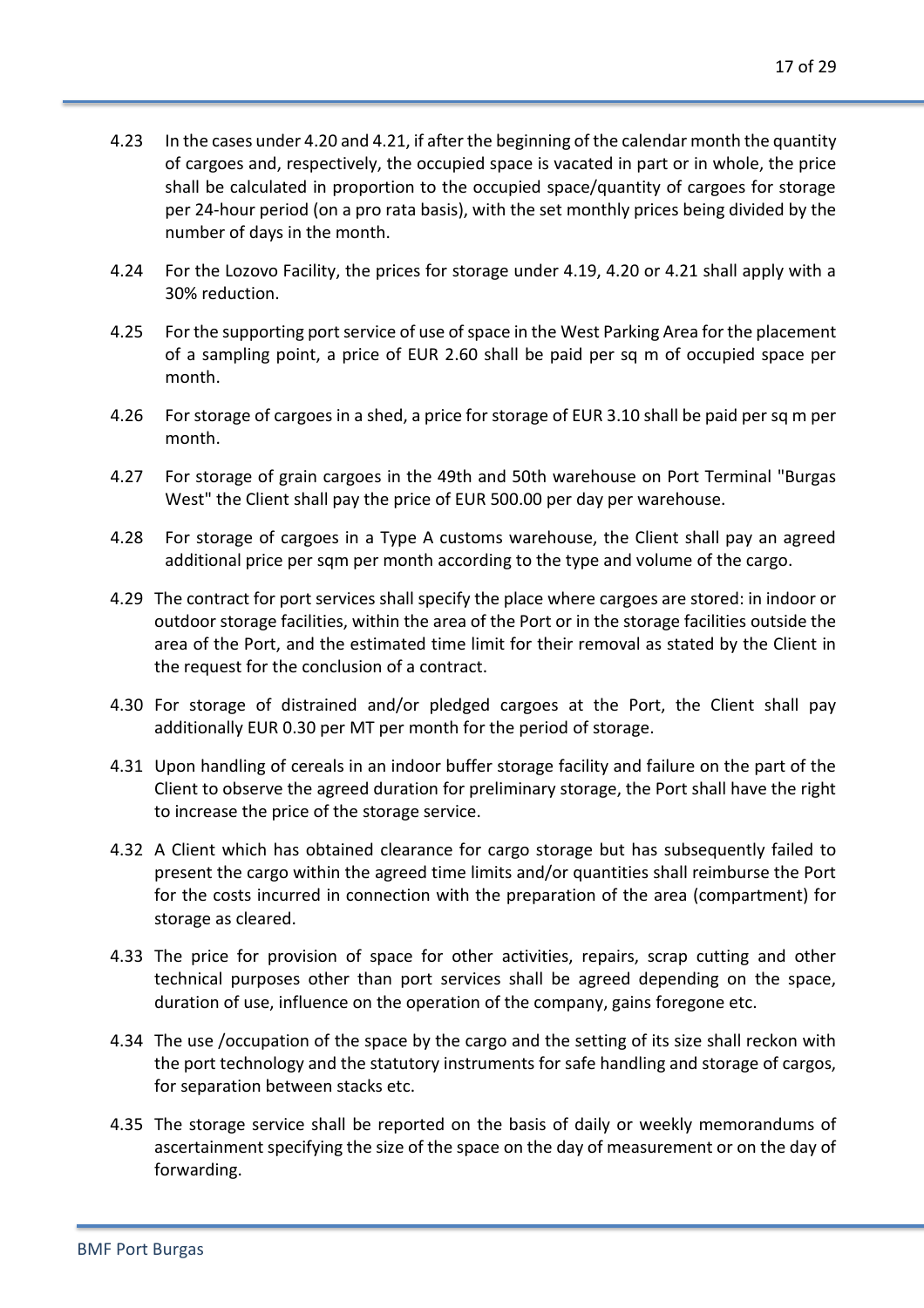- 4.36 The preferences and discounts agreed shall cease to apply upon delay of the settlement of the obligations on the part of the Client.
- 4.37 In the absence of vacant storage space, the Port may at its discretion send import and/or export cargoes to the storage facilities thereof outside the area of the Port in the following cases:
	- a) In the absence of an instruction for forwarding within the time limits set by the Regulations for Port Operation (Order No. РД08-372/13.04.1999 of the Minister of Transport);
	- b) In the event of a failure to provide the necessary wagons or motor vehicles for timely unloading of the import cargo from the ship at the 24-hour standards;
	- c) Where the forwarding/loading of the ships is delayed beyond the estimated periods approved by the Port upon coordination of the cargo;
	- d) For sanitary, phytosanitary or quarantine reasons, as well as if this is an operational necessity in case of a risk of disruption of the normal operation of the Port;
	- e) By agreement between the parties.
- 4.38 At the request of Clients, the Port may make available, where possible, specialized spaces (under customs warehousing arrangements) in the area or in the storage facilities thereof outside the area of the Port (outdoor, indoor) under terms and for periods set in the contract for storage service. The transportation to the storage facility and back shall be paid for additionally under the terms and at the prices for cargo transportation by road.
- 4.39 In case of storage of cargo in such specialized spaces, a price fixed in the contract shall be paid per sq. meter of space instead of the prices under 4.19, 4.20 or 4.21.
- 4.40 The prices under 4.20 and 4.21 shall be payable upon the forwarding of the cargoes, and the prices for storage in excess of 15 days, as well as the prices for storage calculated per sq m of occupied space per month, shall be payable once every 15 days.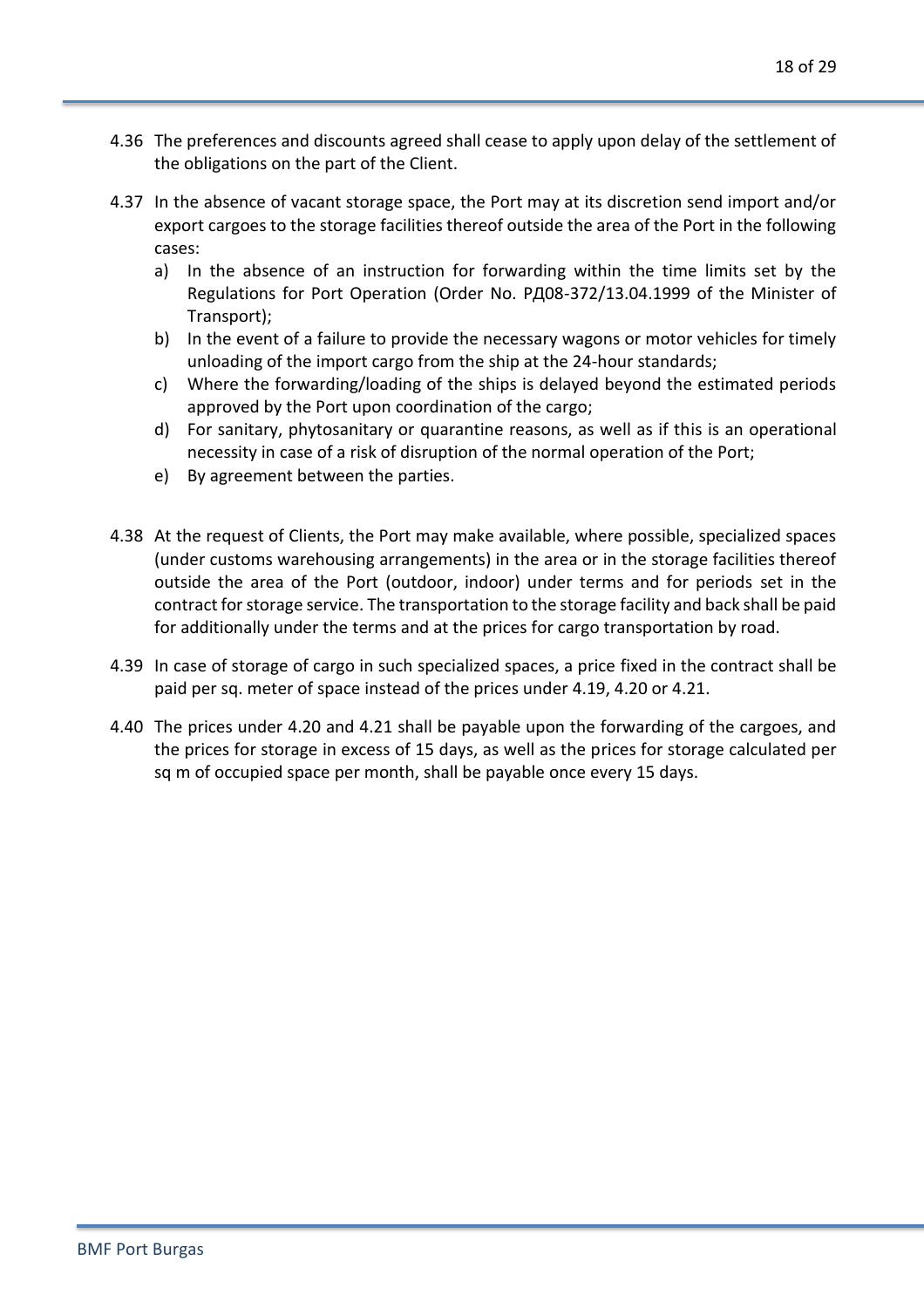## **D) OTHER SERVICES**

- 4.41 Other services shall be those that are not included in the main handling activities under section B.
- 4.42 Other services shall be paid for separately from the main handling activities at the prices specified in the present section.

| No.            | <b>ITEM</b>                                                                                                                                      | <b>UNIT</b>  | <b>RATE</b> | <b>Note</b>  |
|----------------|--------------------------------------------------------------------------------------------------------------------------------------------------|--------------|-------------|--------------|
| $\mathbf{1}$   | Pressing of scrap in ship's hold or wagon                                                                                                        | Hour         | 90,00       |              |
| $\overline{2}$ | Sweeping of stowage or storage compartments, holds, wagons,<br>etc.                                                                              | Sqm          | 0,55        |              |
| $\overline{3}$ | Washing cleaning of stowage or storage compartments, holds,<br>etc.                                                                              | Sqm          | 1,10        | $\mathbf{1}$ |
| $\overline{4}$ | Plugging up openings of means of transport before loading with<br>bulk cargo - truck, trailer                                                    | Pc           | 3,40        | $\mathbf{1}$ |
| 5              | Plugging up openings of means of transport before loading with<br>bulk cargo - wagon                                                             | Pc           | 6,90        | $\mathbf{1}$ |
| 6              | Weighing of a road vehicle, other than container truck                                                                                           | Pc           | 3,00        |              |
| $\overline{7}$ | Weighing of a wagon (full - empty)                                                                                                               | Pc           | 12,00       |              |
| 8              | Weighing of a tank truck (full - empty)                                                                                                          | Pc           | 6,00        |              |
| 9              | Weighing of a railway tank (full - empty)                                                                                                        | Pc           | 12,36       |              |
| 10             | Removal or placing of hatched in stowage compartments                                                                                            | Pc           | 58,00       |              |
| 11             | Work related to prevention from freezing of cargo - truck, trailer                                                                               | Man-<br>hour | 19,50       | 1, 3, 5      |
| 12             | Work related to prevention from freezing of cargo - wagon                                                                                        | Man-<br>hour | 19,50       | 1,3,5        |
| 13             | Rent of tarpaulin or oilskin per 24 hours                                                                                                        | Pc           | 100,00      |              |
| 14             | Covering of wagons with a protective net and its durable and<br>appropriate fixing approved by the Bulgarian State Railways (BDZ)<br>authorities | Pc           | 42,00       | $\mathbf 1$  |
| 15             | Leveling of bulk cargo in wagon on scales                                                                                                        | Pc           | 5,00        |              |
| 16             | Covering, uncovering with oilskins, tarpaulins, etc., adding lime on<br>truck                                                                    | Man-<br>hour | 19,50       | 1, 3, 5      |
| 17             | Covering, uncovering with oilskins, tarpaulins, etc., adding lime on<br>wagon                                                                    | Man-<br>hour | 19,50       | 1, 3, 5      |
| 18             | Covering, uncovering with oilskins, tarpaulins, etc., adding lime on<br>cargo storage, or ship hold and lighter                                  | Sqm          | 0,50        | $\mathbf{1}$ |
| 19             | Helper                                                                                                                                           | Man-<br>hour | 19,50       | 6,7          |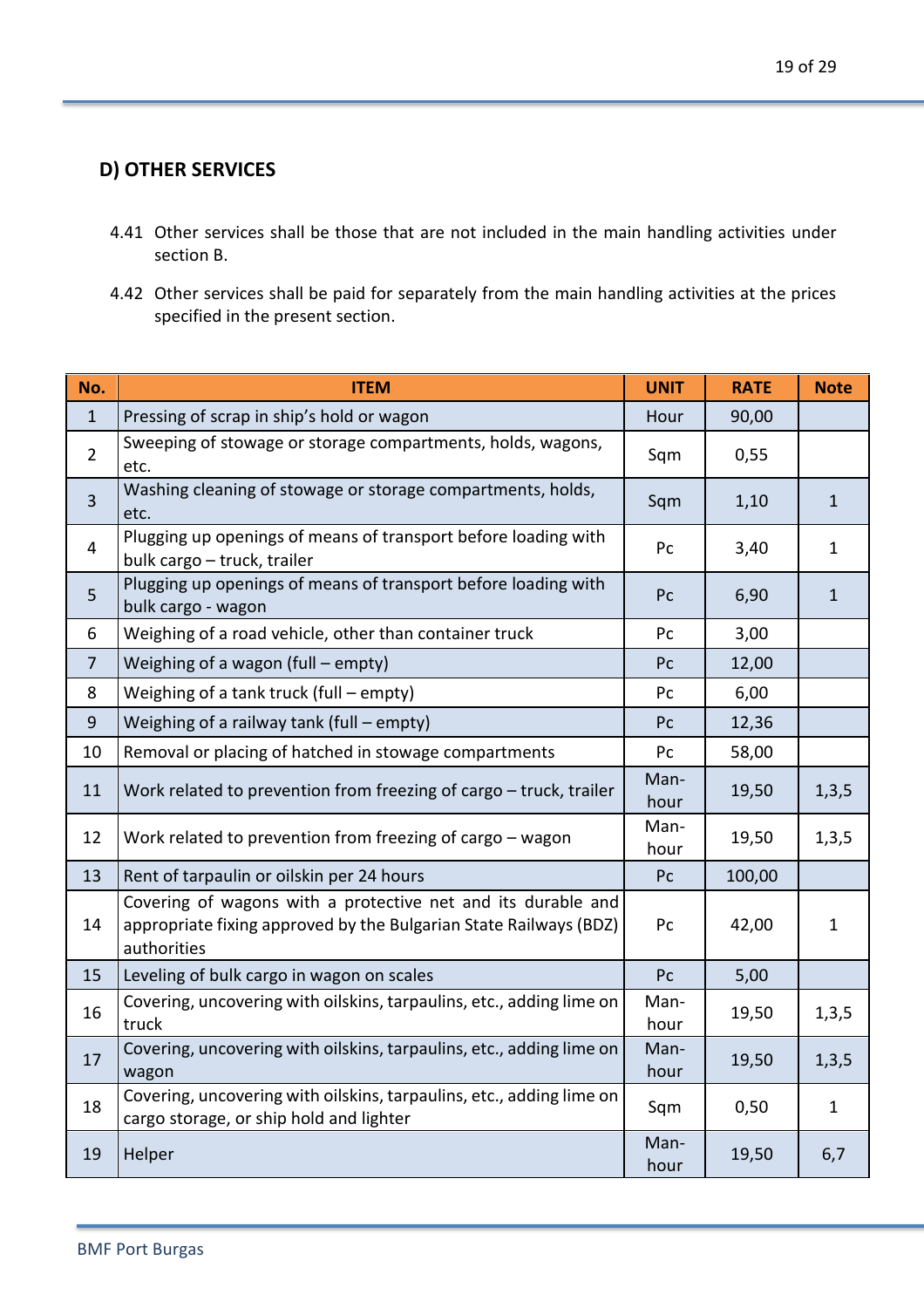| 20 | Specialized labor                                                                                                                                                                                                                                                                                                                       | Man-<br>hour | 27,00                     | 6,7   |
|----|-----------------------------------------------------------------------------------------------------------------------------------------------------------------------------------------------------------------------------------------------------------------------------------------------------------------------------------------|--------------|---------------------------|-------|
| 21 | Forman, Operator of special or supervised machinery and<br>equipment (Crane / Telehandler / Reach Stacker etc.)                                                                                                                                                                                                                         | Man-<br>hour | 55,00                     | 6,7   |
| 22 | Repair worker (fitter, welder, etc.)                                                                                                                                                                                                                                                                                                    | Man-<br>hour | Upon<br>negotiation       | 3     |
| 23 | Idle time of worker in a gang                                                                                                                                                                                                                                                                                                           | Man-<br>hour | 13,75                     | 3, 4  |
| 24 | Idle time of machinery, equipment                                                                                                                                                                                                                                                                                                       | Hour         | As per Art.<br>5.14       | 4     |
| 25 | Transit through BMF Port Burgas territory per wagon                                                                                                                                                                                                                                                                                     | Pc           | 7,00                      |       |
| 26 | Transit through BMF Port Burgas territory per truck and/or trailer                                                                                                                                                                                                                                                                      | Pc           | 4,00                      |       |
| 27 | Transit through BMF Port Burgas territory per heavy equipment<br>over 18 tons                                                                                                                                                                                                                                                           | Pc           | 20,00                     |       |
| 28 | Fitting / unfitting the entry / exit equipment                                                                                                                                                                                                                                                                                          | Pc           | 100,00                    |       |
| 29 | Removal of dust, washing, ordinary operations for cleaning of<br>general cargoes.                                                                                                                                                                                                                                                       | Man-<br>hour | 19,50                     | 3,5   |
| 30 | Package repair of general cargoes, removal of insufficient<br>damages, caused during transportation or storage, placement and<br>removal of safety covering upon transportation                                                                                                                                                         | Man-<br>hour | 19,50                     | 3,5   |
| 31 | Removal of damaged, dirty or contaminated components                                                                                                                                                                                                                                                                                    | Man-<br>hour | 19,50                     | 3,5   |
| 32 | Cleaning of atmospheric rust                                                                                                                                                                                                                                                                                                            | Man-<br>hour | 19,50                     | 1,3,5 |
| 33 | Mixing of goods of the same type, but with different quality, in<br>order to obtain a constant quality or quality in accordance with<br>the customer's requirements, without altering the type of goods                                                                                                                                 |              | As per art.<br>4.49, p.10 |       |
| 34 | Sorting and/or cutting by size of goods                                                                                                                                                                                                                                                                                                 | Man-<br>hour | 19,50                     | 3,5   |
| 35 | Packing, unpacking, repacking, decanting and ordinary transfer<br>into bins of cargoes                                                                                                                                                                                                                                                  | Man-<br>hour | 19,50                     | 3,5   |
| 36 | Placement, removal and altering of stamps, signs, labels, price<br>tags or other similar distinguish signs.                                                                                                                                                                                                                             | Man-<br>hour | 19,50                     | 3,5   |
| 37 | Testing, tuning, adjusting and making exploitation-ready of<br>machines, devices and equipment                                                                                                                                                                                                                                          | Man-<br>hour | 19,50                     | 3,5   |
| 38 | Covering and uncovering of stacks with general cargoes of height<br>up to 1,5 m                                                                                                                                                                                                                                                         | Man-<br>hour | 19,50                     | 3,5   |
| 39 | Covering and uncovering of stacks with general cargoes of height<br>above 1,5 m                                                                                                                                                                                                                                                         |              | Upon<br>negotiation       |       |
| 40 | Any routine operations and related activities, different from the<br>above mentioned, which improve the appearance or commercial<br>quality of the stored goods or any activities for preparing the<br>product for market realization provided that these operations do<br>not change or improve the cargo's nature and characteristics | Man-<br>hour | 19,50                     | 3,5   |
|    |                                                                                                                                                                                                                                                                                                                                         |              |                           |       |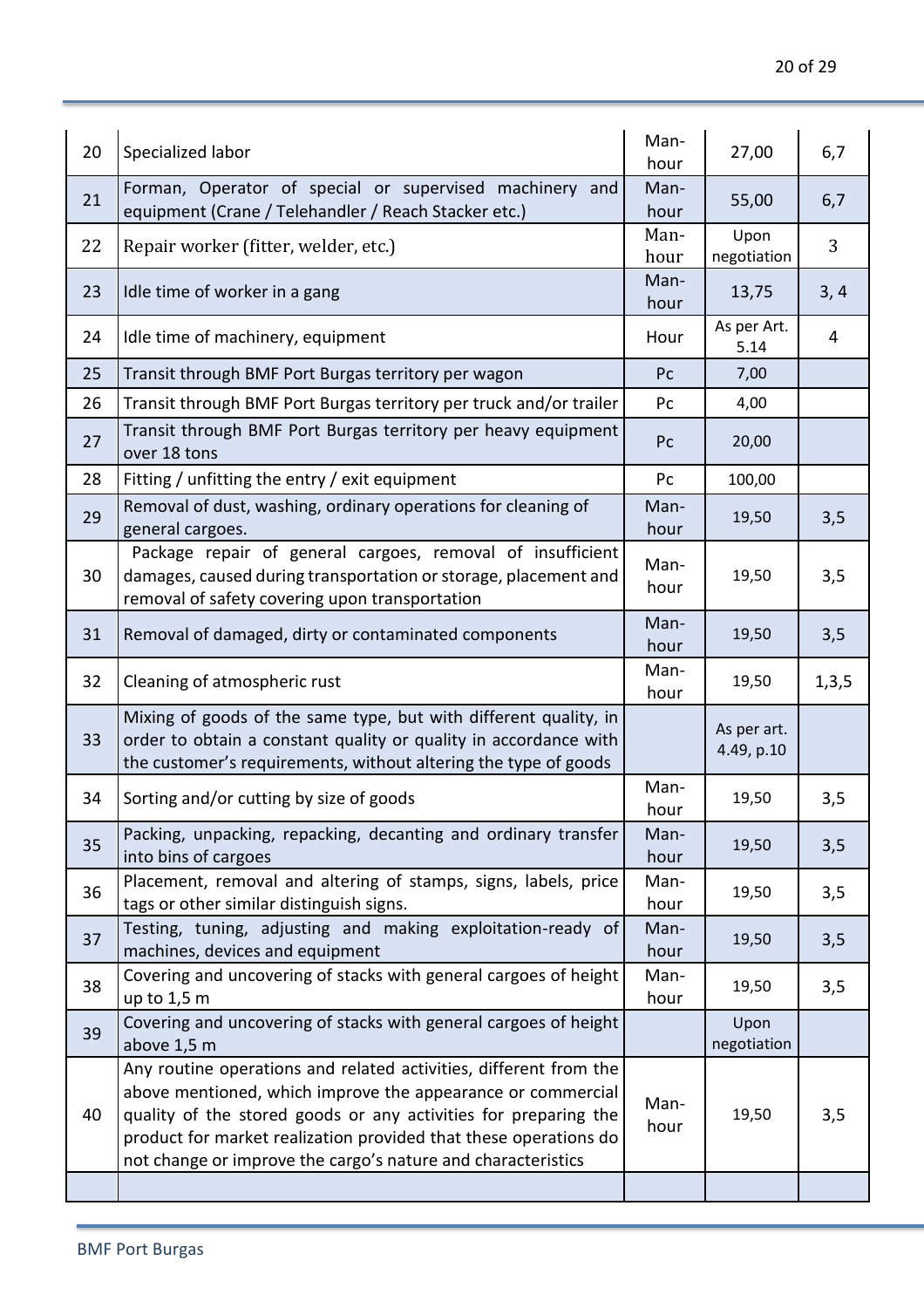|    | <b>LASHING/ UNLASHING</b>                                      |              |                               |  |
|----|----------------------------------------------------------------|--------------|-------------------------------|--|
| 41 | Lashing of ferrous and non-ferrous metals in stacks or bundles | Ton          | 2,00                          |  |
| 42 | Lashing of equipment and other packed cargoes                  | Ton          | 9,00                          |  |
| 43 | Unlashing of cargo                                             | Ton          | 50% from the lashing<br>price |  |
| 44 | Mounting or dismantling of separations in ships                | Man-<br>hour | 19,50                         |  |
|    |                                                                |              |                               |  |

Notes:

- 1. Materials not included and to be paid separately by Client
- 2. Only for first and last movement
- 3. Method of billing to be understood per commenced hour.
- 4. Idle time of more than 15min confirmed by an Act
- 5. Depending on the technology of implementation of the activity, upon using port mechanization, additional charge for the used equipment shall be applied in accordance with Art. 3.13
- 6. Method of billing to be understood per commenced shift of 8 (eight) hours, regardless of the actual working time.
- 7. The use of labor is based on a written request submitted within the following deadlines:
	- At least 48 hours before the time of commencement of the service for labour hire for a period up to 48 hours;
	- At least 72 hours before the time of commencement of the service for labour hire for a period from 48 hours to 1 week;
	- at least 7 days before the time of commencement of the service for labour hire for a period from 1 to 2 weeks;
	- At least 14 days before the time of commencement of the service for labour hire for a period from 2 weeks to 1 month;

A longer period for labor hire should be agreed in advance with the Port's operational department.

Failure to comply with the above-mentioned deadlines for requests submission the Port has the right to refuse provision of labor or apply the fee increase of minimum 100%.

- 4.43 All additional services not mentioned in the present Terms and Tariffs are subject to further negotiations with BMF Port Burgas EAD.
- 4.44 Cargo hydration (mixing ores and concentrates with hydrate lime in bags) for the purpose of lowering its humidity shall be paid for depending on the participating workers per manhour and rent for the equipment under the respective section of the present T&T.
- Note: The costs of anti-frost and hydration agents shall be borne by the Client.
- 4.45 Upon request for lashing (including padding) by using special materials in terms of type and size that are not on stock in the Port, the Client shall make the order well in advance of the operation. For materials ordered in this manner but later declined, the Client shall pay to the Port at prices equal to 50% of the price at which they have been purchased.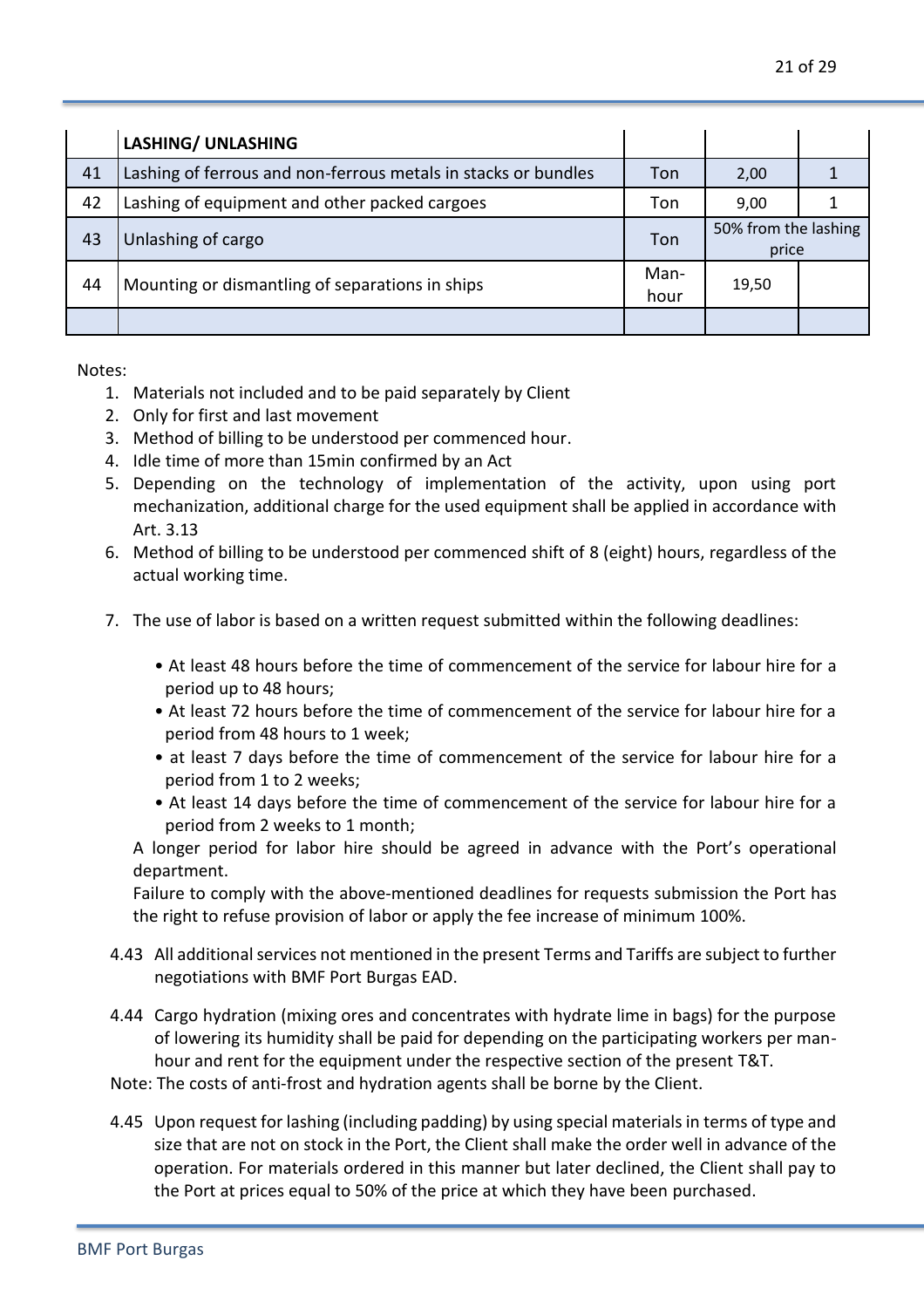#### 4.46 Technical and other services

| No. | <b>Type of service</b>                                               | Unit | Rate per<br>month |
|-----|----------------------------------------------------------------------|------|-------------------|
|     | Use of offices* (base) or according to expert appraisal per<br>month | Sam  | 7.90              |

\* Note: The costs incurred by the Port in servicing used offices for electricity, water, telephone, cable and other services shall be paid at the effective prices for these services with a 20% increase for overhead expenses.

#### 4.47 Fees for use of the West paid parking area

| No. | <b>Type of vehicle</b>           | Fee per unit |
|-----|----------------------------------|--------------|
|     |                                  | per 24 hours |
|     | Motor cars and light duty trucks | 25.00        |
|     | Heavy duty trucks and buses      | 40.00        |

#### 4.48 Tracks rental rate

| No. | <b>Type of vehicle</b> | Fee per unit |
|-----|------------------------|--------------|
|     |                        | per 24 hours |
|     | Wagon                  | 40.00*       |

\*Remarks:

• After completion of the loading / unloading of a wagon in the respective port terminal and shunting of the wagon from the working track, the wagon should be moved outside the territory of BMF Port Burgas within 24 (twenty-four) hours after its removal from working track. During this period the price under the respective item shall not be charged.

The same conditions shall be applied for a block train, as the free period begins to run from the removal of the block train from the working track.

- Price for occupying a port track from wagons awaiting handling as follows:
	- a) for vessel handling up to 24 (twenty-four) hours before acceptance of a vessel for handling in the Port
	- b) for stack handling up to 12 (twelve) hours before the agreed start of handling in the Port

The same conditions shall be applied to block trains.

- For wagons which are not intended for handling in the Port, the free period of stay is 4 (four) hours from their arrival on tracks on the territory of BMF Port Burgas.
- The prices are per commenced 24-hour period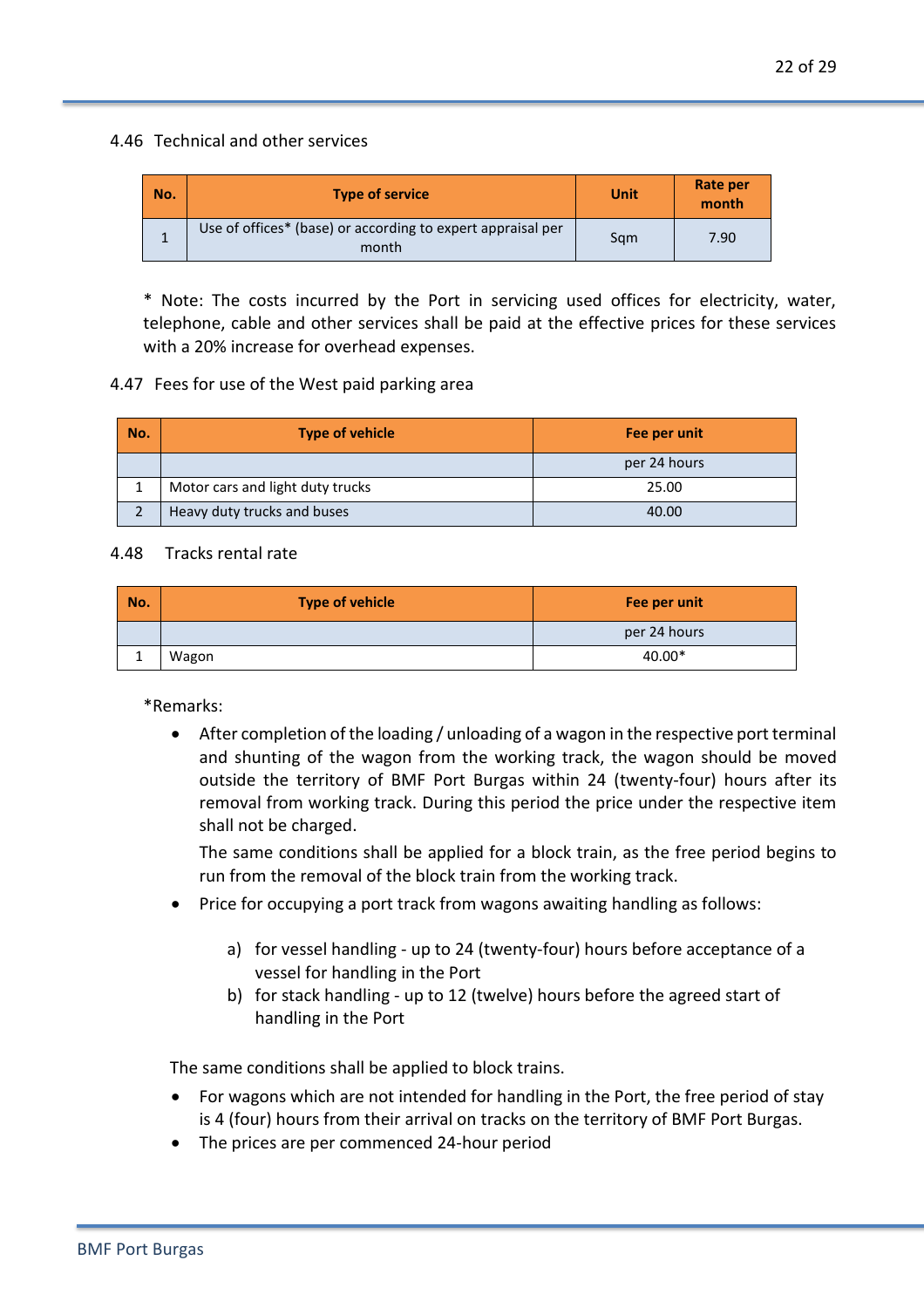4.49 The Port will add following surcharges upon occurrence of the following conditions:

| No. | <b>DESCRIPTION</b>                                                                                                                                 | <b>Surcharge</b><br>on the<br>basic rate<br>of the<br>service in % |
|-----|----------------------------------------------------------------------------------------------------------------------------------------------------|--------------------------------------------------------------------|
| 1   | Cost incurred for Fire Protection, Environment Protection, etc.                                                                                    | 20                                                                 |
| 2   | Lashing/ unlashing upon Client's instruction and considered by the Port as<br>non standard                                                         | 50                                                                 |
| 3   | Lashing/ unlashing of non-standard cargos and consolidated cargo units                                                                             | 50                                                                 |
| 4   | Placing of cargo on pallets or slings                                                                                                              | 20                                                                 |
| 5   | Placing of covers and lashing straps during stevedoring                                                                                            | 50                                                                 |
| 6   | Services on non-working days                                                                                                                       | 50                                                                 |
| 7   | Services on public holidays                                                                                                                        | 100                                                                |
| 8   | Work in overtime                                                                                                                                   | 50                                                                 |
| 9   | Work with cargo containing explosives                                                                                                              | 100                                                                |
| No. | <b>DESCRIPTION</b>                                                                                                                                 | <b>Percent of</b><br>the basic<br>loading<br>rate                  |
| 10  | Stack to stack movement, including for the purpose of reducing humidity bulk<br>cargo, as percent of Direct Mode activity for the respective cargo | 70                                                                 |

4.50 Upon occurrence of unusual working conditions, hindering the established cargo handling works to an extent affecting significantly the price of the service and the execution time, BMF Port Burgas EAD has the right to apply a surcharge/s of minimum 100% on the basic loading/discharging rate.

# **5 Supporting Port Service of use of Mechanical Handling Machines and Facilities (MHMF) and Cargo Lifting Devices and Implements (CLDI)**

- 5.1 The present T&T are applied for the supporting service of use of mechanical handling machines and facilities (MHMF) as well as of cargo lifting devices and implements (CLDI) owned by BMF Port Burgas EAD.
- 5.2 MHMF and CLDI shall be used on the basis of a written request submitted within the following deadlines: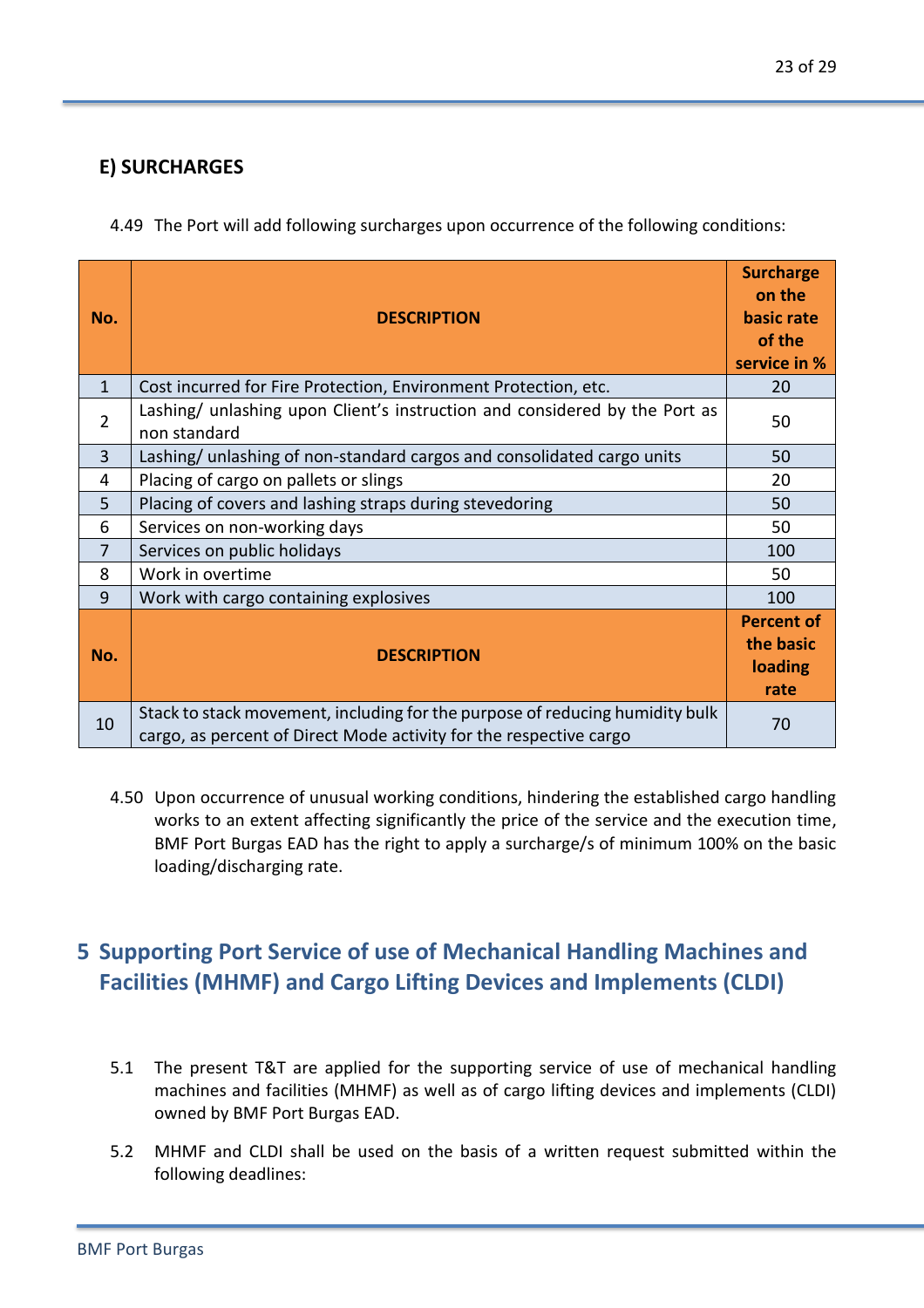- At least 48 hours before the time of commencement of the service for use of MHMF and CLDI for a period up to 48 hours;
- At least 72 hours before the time of commencement of the service for use of MHMF and CLDI for a period from 48 hours to 1 week;
- at least 7 days before the time of commencement of the service for use of MHMF and CLDI for a period from 1 to 2 weeks;
- At least 14 days before the time of commencement of the service for use of MHMF and CLDI for a period from 2 weeks to 1 month;

A longer period for use of MHMF and CLDI should be agreed in advance with the Port's operational department.

Failure to comply with the above-mentioned deadlines for requests submission the Port has the right to refuse provision of MHMF and CLDI or apply the fee increase of minimum 100%.

In the application for use of a mechanical device, the Client must describe in details the purpose of the use, the weight and size of the cargo and all other requisite data and, if the cargo has to pass through a narrow opening, the size of the latter as well.

- 5.3 The time for use of MHMF and CLDI shall be reported per commenced period of 8 (eight) hours or per 24-hour period (to which it applies) from its permanent stand (or storage facility) where it is normally based.
- 5.4 Upon filing the application, the Client shall remit a deposit for the respective MHMF and CLDI to an amount equivalent to the amount due for their use for one machine-shift (when the duration of use exceeds one machine-shift) but not less than 60% of the cost of the whole service. The balance of the total amount due must be remitted to the accounts of the Port within five days of completion of the activity, and upon conclusion of the contract the Client shall sign a "direct debit order" for the unpaid sum. The "direct debit order" shall be an integral part of the contract for a supporting port service of use of MHMF and CLDI.
- 5.5 The costs of elimination of failures of MHMF and CLDI caused through the fault of the Client shall be borne by the Client. The Client shall pay the respective price for a supporting port service of use of MHMF and CLDI for the period during which the MHMF and CLDI are held for repair.
- 5.6 The use shall commence as from the moment of requested readiness of MHMF and/or CLDI even if Client delays acceptance of the same or from the time of actual readiness of MHMF and/or CLDI if the Port causes the delay.
- 5.7 The use shall end at the moment of return of MHMF and/or CLDI to their permanent stand (or storage facility) where they are permanently based or as from the moment of its handing over to another client.
- 5.8 If MHMF and CLDI are held overtime through the fault of the Client, the latter shall pay for a supporting port service at a double rate amount for the excessive time of use, but not less than 8 (eight) hours.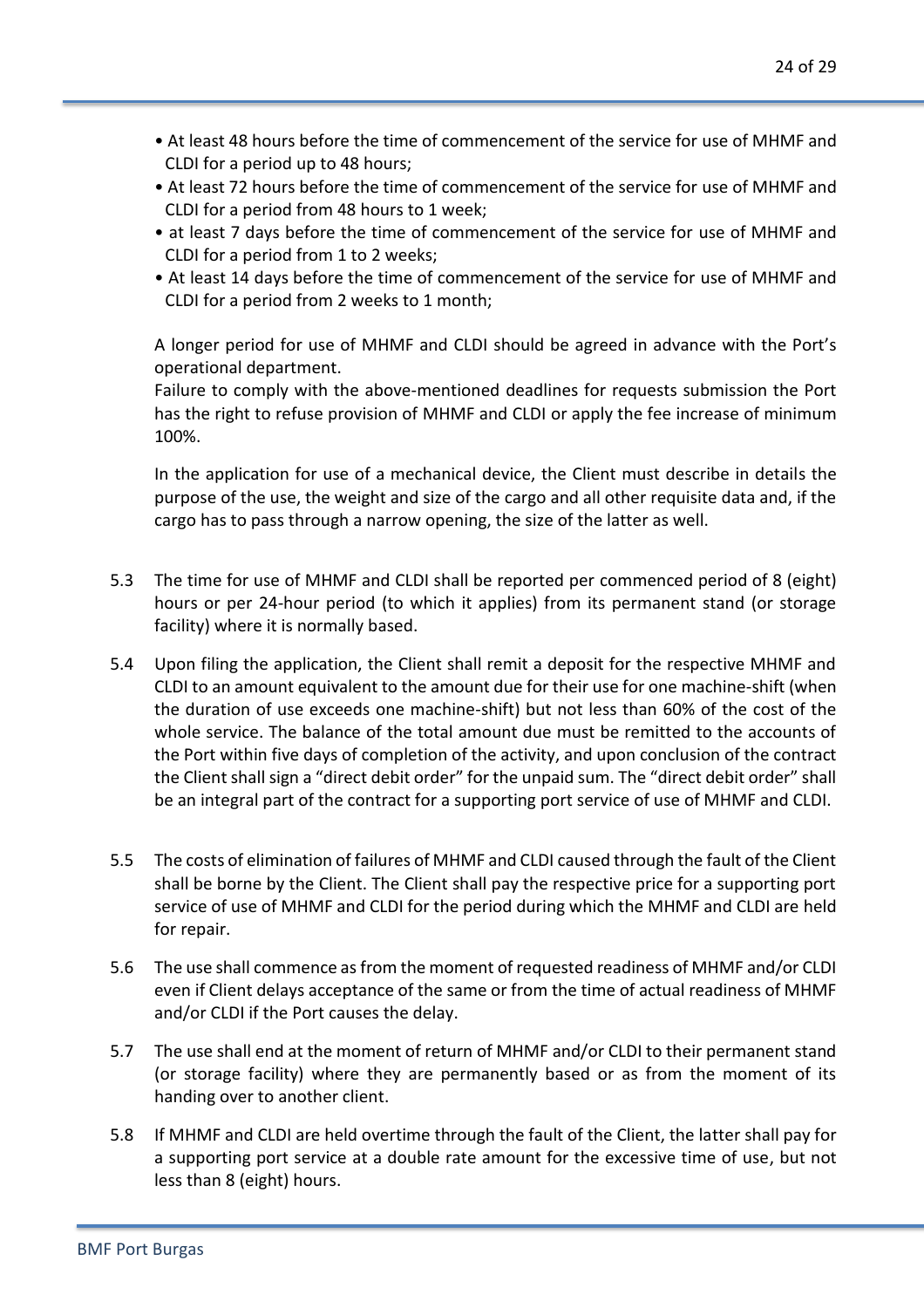- 5.9 If the equipment is sub-leased or ceded to another client without the consent of BMF Port Burgas EAD, the initial Client shall owe the Port the double amount of the price for a supporting port service for the ceded MHMF and CLDI for the period of the cession but not less than 8 (eight) hours.
- 5.10 The time for use of MHMF and CLDI shall be reported per commenced period of 8 (eight) hours, regardless of the actual working time.
- 5.11 The prices and conditions for use of MHMF and CLDI are indicative and subject to additional negotiations according to the specific conditions and needs of the Client.
- 5.12 The Port shall issue an invoice for the payment effected, and the invoice for the advance remittance shall be issued within five days after it is affected.
- 5.13 When a supporting port service of use of MHMF and CLDI is provided for an activity performed outside the limits of the settlement where the Client is normally based, the Client shall make an additional payment to BMF Port Burgas EAD and shall pay the costs of the crew in accordance with the effective Ordinance on Domestic Business Trips.

| <b>No</b>      | <b>ITEM</b>                                       | <b>Rate per</b><br>unit per<br>hour | <b>Rate per</b><br>unit per day |
|----------------|---------------------------------------------------|-------------------------------------|---------------------------------|
| $\mathbf{1}$   | Electric Portal Crane 16, 20 MT                   | 100,00                              | 1782,00                         |
| $\overline{2}$ | Electric crane - overhead travelling gantry 20 MT | 80,00                               | 1386,00                         |
| 3              | <b>Electric Portal Crane 40 MT</b>                | 154,00                              | 2772,00                         |
| 4              | Mobile Harbour Crane 100 MT                       | 370,00                              | 6790,00                         |
| 5              | Mobile hydraulic crane type Sennebogen L12 -1410  | 176,00                              | 3168,00                         |
| 6              | Mobile hydraulic crane type Sennebogen LD-1810    | 275,00                              | 4900,00                         |
| $\overline{7}$ | <b>Container Reach Stacker</b>                    | 176,00                              | 3168,00                         |
| 8              | ICE forklift up to 5 MT                           | 60,00                               | 1089,00                         |
| 9              | Telehandler up to 4 MT                            | 95,00                               | 1750,00                         |
| 10             | ICE forklift 5 to 8 MT                            | 95,00                               | 1750,00                         |
| 11             | ICE forklift 8 to 16 MT                           | 105,00                              | 2005,00                         |
| 12             | ICE forklift up to 33 MT                          | 135,00                              | 2535,00                         |
| 13             | Front loaders up to 1,5 tons                      | 77,00                               | 1480,00                         |
| 14             | Front loaders up to 2,5 tons                      | 120,00                              | 2320,00                         |
| 15             | Front loaders up to 18 tons                       | 154,00                              | 2960,00                         |
| 16             | Mounted platform up to 18 m                       | 77,00                               | 1480,00                         |
| 17             | Mounted platform up to 24 m                       | 88,00                               | 1694,00                         |
| 18             | Tractor with trailer up to 65 MT                  | 88,00                               | 1694,00                         |
| 19             | T9810 steel slitting machine                      | 20,00                               | 369,00                          |
| 20             | 7 W guillotine cutter                             | 21,00                               | 390,00                          |
| 21             | Poreba TR 135 lathe, 27 kW                        | 38,00                               | 710,00                          |

5.14 A supporting port service of use of MHMF shall be paid as follows: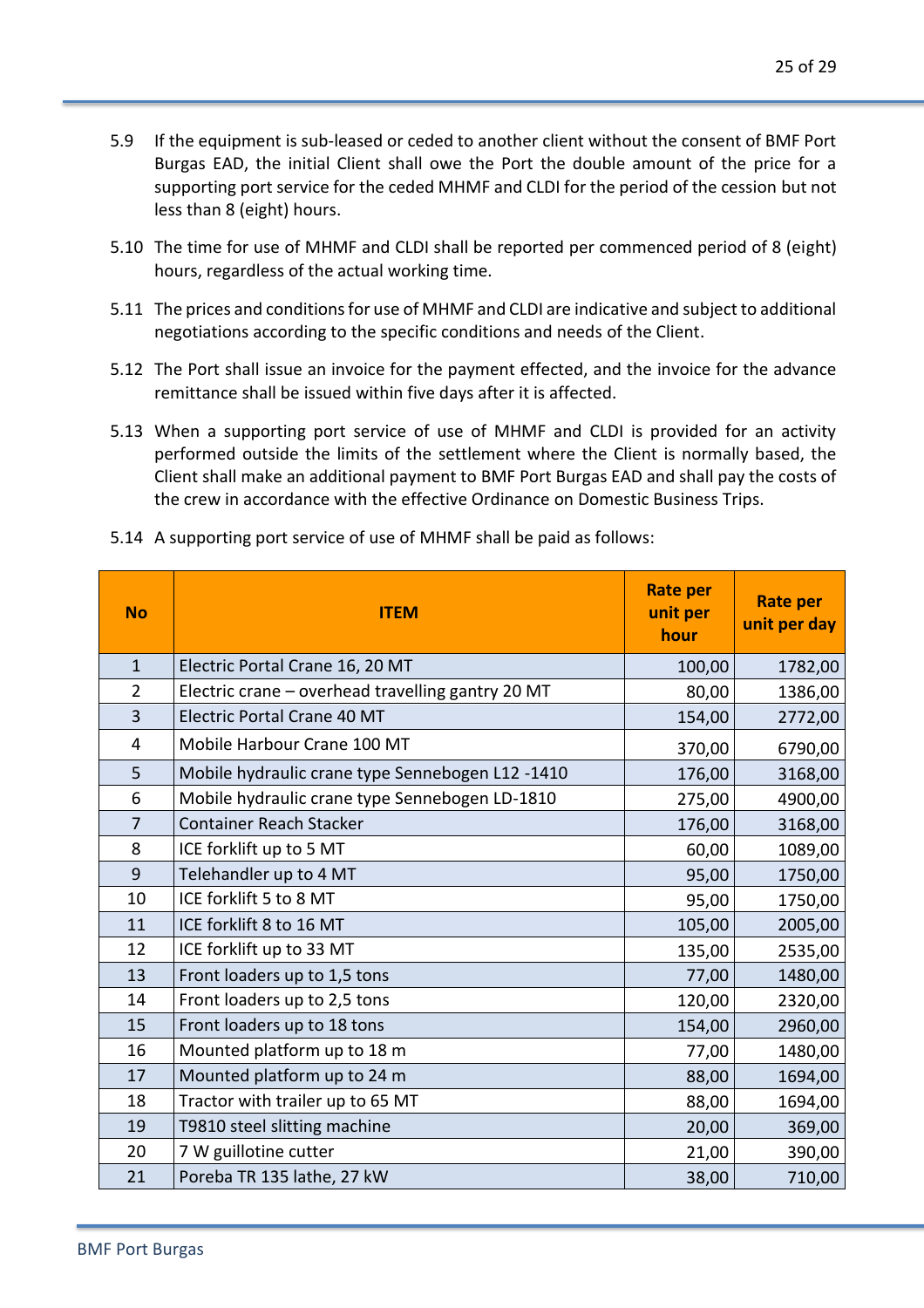| 22 | Poreba TR 70B lathe, 14 kW | 32,00 | 605,00 |
|----|----------------------------|-------|--------|
| 23 | <b>Chainsaw Stihl</b>      | 32,00 | 605,00 |
| 24 | Sweeper vehicle            | 60,00 | N/A    |
| 25 | Vehicle for shaft drain    | 60,00 | N/A    |
| 26 | Vehicle washing machine    | 83,00 | N/A    |

5.15 A supporting port service of use of CLDI shall be paid for per hour or per 24 hours as follows:

| <b>No</b>      | <b>ITEM</b>                                    | <b>Rate per</b><br><b>Hour</b> | <b>Rate per</b><br>24-hours |
|----------------|------------------------------------------------|--------------------------------|-----------------------------|
| 1              | Metal shell bucket                             | 10.00                          | 35.00                       |
| $\overline{2}$ | Metal tray, 5 MT                               | 5.00                           | 18.00                       |
| 3              | Clamshell for bulk cargo                       |                                | 75.00                       |
| 4              | Steel rope slings, chain slings, lifting belts | 17.00                          | 57.00                       |
| 5              | Lifting shackle                                | 10,00                          | 40,00                       |
| 6              | Lifting beam (equipped)                        | 28.00                          | 100.00                      |
| $\overline{7}$ | Hoses for loading and unloading of oil         | 13,00                          | 220,00                      |

Note: The price shall be increased by 20% for all slings with added shackles and hooks.

- 5.16 In cases when the supporting port service of use of MHMF and CLDI is performed on nonworking days (Saturday and Sunday) or on public holidays, the price of the service under 5.14 shall be increased by 50% or by 100%, respectively.
- 5.17 The delivery and acceptance of the rented MHMF and CLDI shall be affected on the basis of a Memorandum of Acceptance and Delivery signed by the Port and the Client.

# **6 Terms and obligations related to payments for services, stay and bonuses for early handling**

- 6.1 The services under the present Terms and Tariffs shall be paid for to the Port by its Clients or the forwarders (agents) thereof wherewith a contract has been concluded or another written agreement has been reached. Upon the signing of a contract, the Client shall present a Uniform Identification Code.
- 6.2 Where the Client has assigned to the Port to forward import cargoes by railway transport, the Port shall pay to the servicing marshaling company on behalf of and for the account of the Client all fees due under the tariffs of the marshaling company that have been charged in the railway bills of lading (shunting, weighing, stay of wagons, washing and the like), unless the Client settles these payments directly with the marshaling company.
- 6.3 Payments between the Port and the Clients thereof shall be effected in accordance with the effective legislation of the Republic of Bulgaria. If the Port and the Clients thereof have not signed separate agreements related to the terms of payment for the port services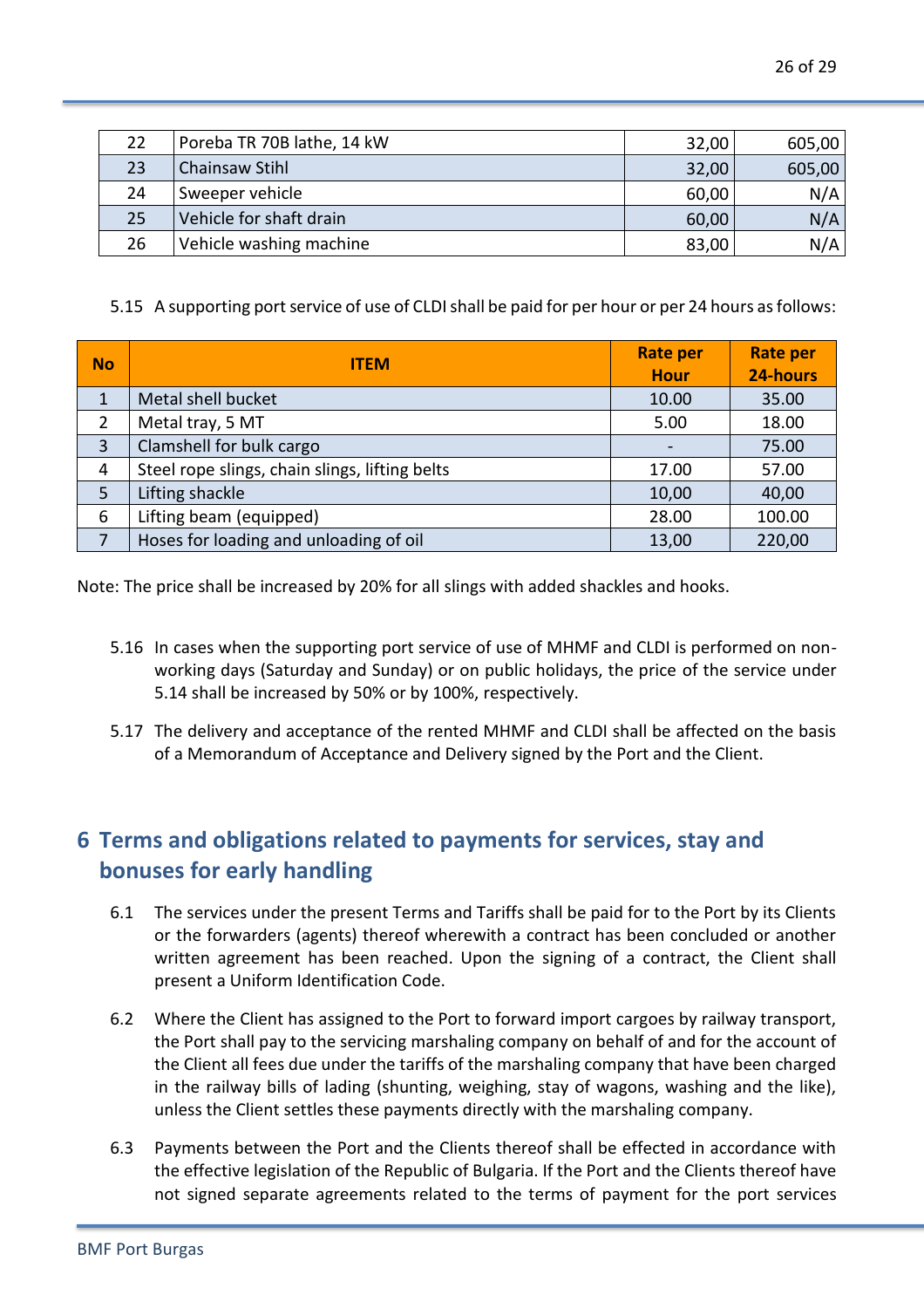provided, the Clients (the forwarders or agents thereof) shall be obligated to settle the payments under the invoices handed/sent thereto within five days of the invoice issuing date, except under the invoices on advance payments.

- 6.4 The Port shall require from the Clients thereof advance payment for the services provided by the Port in the cases where this has been agreed or is expressly provided for in the present Terms and Tariffs.
- 6.5 In such case, the Port and the Client shall agree in advance on one of the following forms of such payment:
	- a) Direct remittance to a bank account of the Port;
	- b) Letter of credit;
	- c) Cash payment: applicable to smaller amounts;
	- d) Direct debit order.
- 6.6 Depending on the type of services and the mode of work, the amount of the advance payments shall be as follows:
	- a) For cargo handling import/export:
		- 1) Direct mode: for import and export cargoes
			- a. 100% of the amount at the price for loading/unloading, direct mode column in the tariff tables;
			- b. around 100% of the amounts due under the tariffs of the servicing shunting company (rail freight, wagon shunting, delays, etc.);
		- 2) Indirect mode, for import cargoes: around 90% of the amount under the indirect mode column in the price tables;
		- 3) Indirect mode for export cargos;
			- a. 100% of the amount under the indirect mode column in the tariff tables in case of small lots or ones with a short period of concentration;
			- b. in case of larger lots with a long period of concentration: on a negotiated basis but not less than 50%.
	- b) Upon forwarding of import/export cargoes from a storage facility:
		- 1) 100% of the amounts due under the tariffs of the servicing shunting company (wagon shunting, rail freight, delays, etc.);
		- 2) The outstanding balance of the price under the indirect mode;
			- a. Unloading of ships and means of land transport: 50% of the price under the indirect mode for the respective group of cargo;
			- b. Loading of ships or means of land transport: the 50% balance of the price under the indirect mode, by cargo group.
- 6.7. The difference between the advance remittance and the amount actually due shall be paid by the Client (the forwarder thereof) after the final unloading (loading) of the lots unless otherwise agreed in advance. The Port and the Client (the forwarder thereof) shall level off the due amounts after the singing on the part of the Client or the forwarded of a direct debit order which will be an integral part of the contract for the provision of services.
- 6.8. For services provided for the acceptance and unloading of cargos from vessels and means of land transport, the Port shall issue invoices in accordance with the present Terms and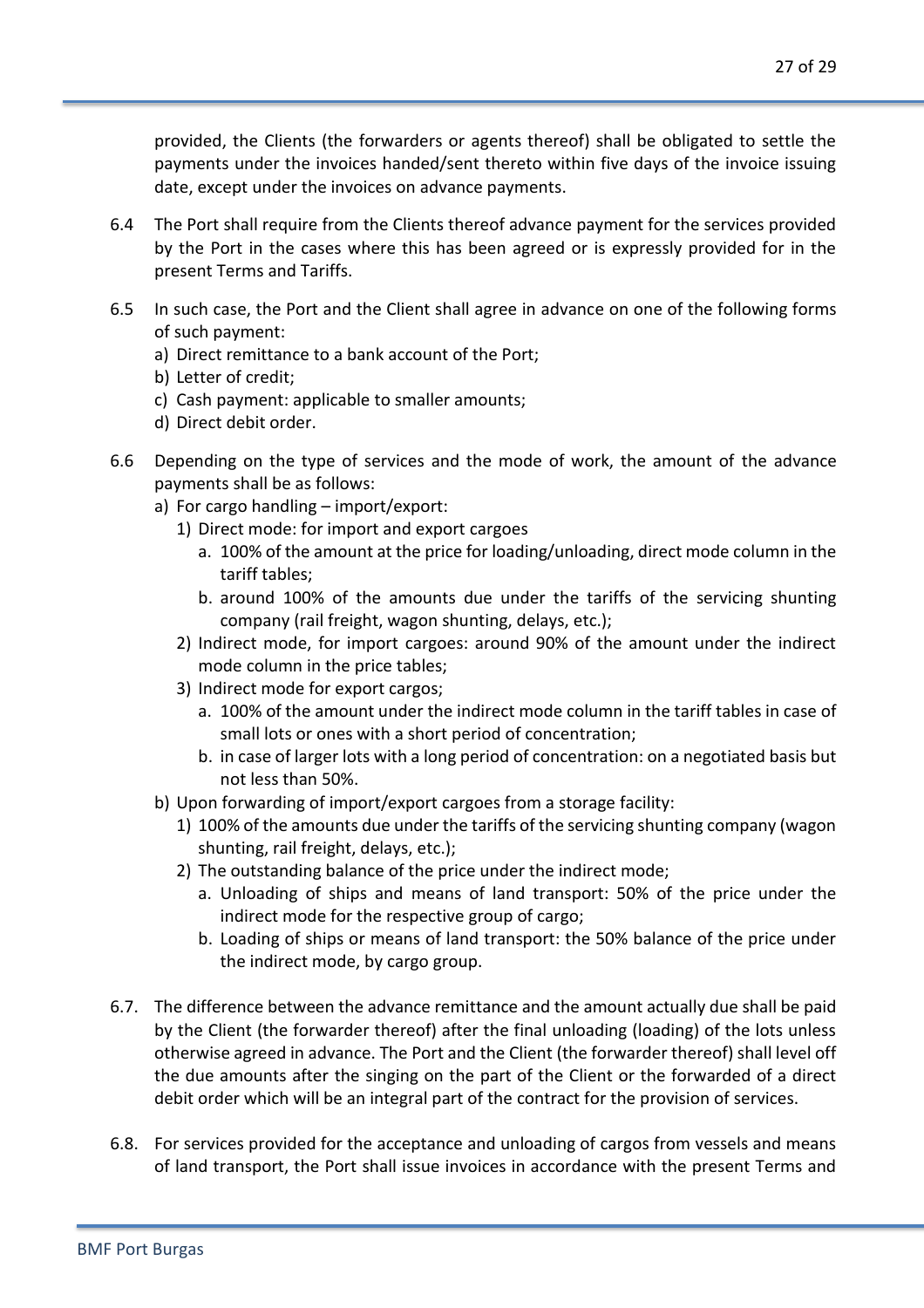Tariffs and shall submit the said invoiced to the Clients after completion of the unloading of the means of transport.

- 6.9. The Port shall issue invoices for the costs of delivery and forwarding of the cargos in accordance with the present Terms and Tariffs and shall submit the said invoices to the Clients within five business days of the forwarding of the goods.
- 6.10. The cost of the storage service for storage of cargos per MT/24-hour period or sq m/month shall be paid for not later than the date whereon the Port receives an order for loading or, respectively, an order for forwarding. When storage continues for more than 15 calendar days, the cost of the storage service shall be due once every 15 days, with the Client signing optionally a direct debit order in favor of the Port.
- 6.11. The prices per MT of cargo as set by the present Terms and Tariffs shall apply to the actual gross weight of the cargo as specified in the manifest, respectively, in the bill of lading or ascertained by the Port.
- 6.12. The weight of the packing and the means for lashing or safeguarding the cargos from atmospheric influence shall be included in the gross weight of the cargo.
- 6.13. For services not mentioned in the present Terms and Tariffs or requiring the availability of additional specific conditions for the provision thereof, the Clients shall pay prices corresponding to the prices for the nearest service under the present Terms and Prices, unless the Port and the Clients have agreed in advance on a specific price.
- 6.14. In case the Port and the Clients thereof have not signed any other special agreements related to the terms of payment for the port services provided, the Clients (the forwarders, agents thereof) shall be obligated to settle the payments under the invoices handed (sent) according to the present Terms and Tariffs.
- 6.15. Advance funds transfers shall be remitted to a bank account of the Port not later than two days before the actual provision of a specific service. Unless the present Terms and Tariffs expressly provide otherwise, the Client shall pay in advance 60% of the cost of the service and shall sign a direct debit order which shall be an integral part of the contract between the Port and a Client and/or the representative thereof (forwarder, agent or another authorized natural and/or legal person) for the balance.
- 6.16. In case of a delay of payments (beyond the time limits provided for in the present Terms and Tariffs), the Client shall owe the Port compensation at the rate of legal interest.
- 6.17. Upon a delay of payments on the part of the Clients, depending on the type of service for which payment is due, the Port shall have the right:
	- a) To suspend the acceptance of new quantities of cargo;
	- b) To suspend the handling of a ship;
	- c) To suspend the forwarding of cargoes.